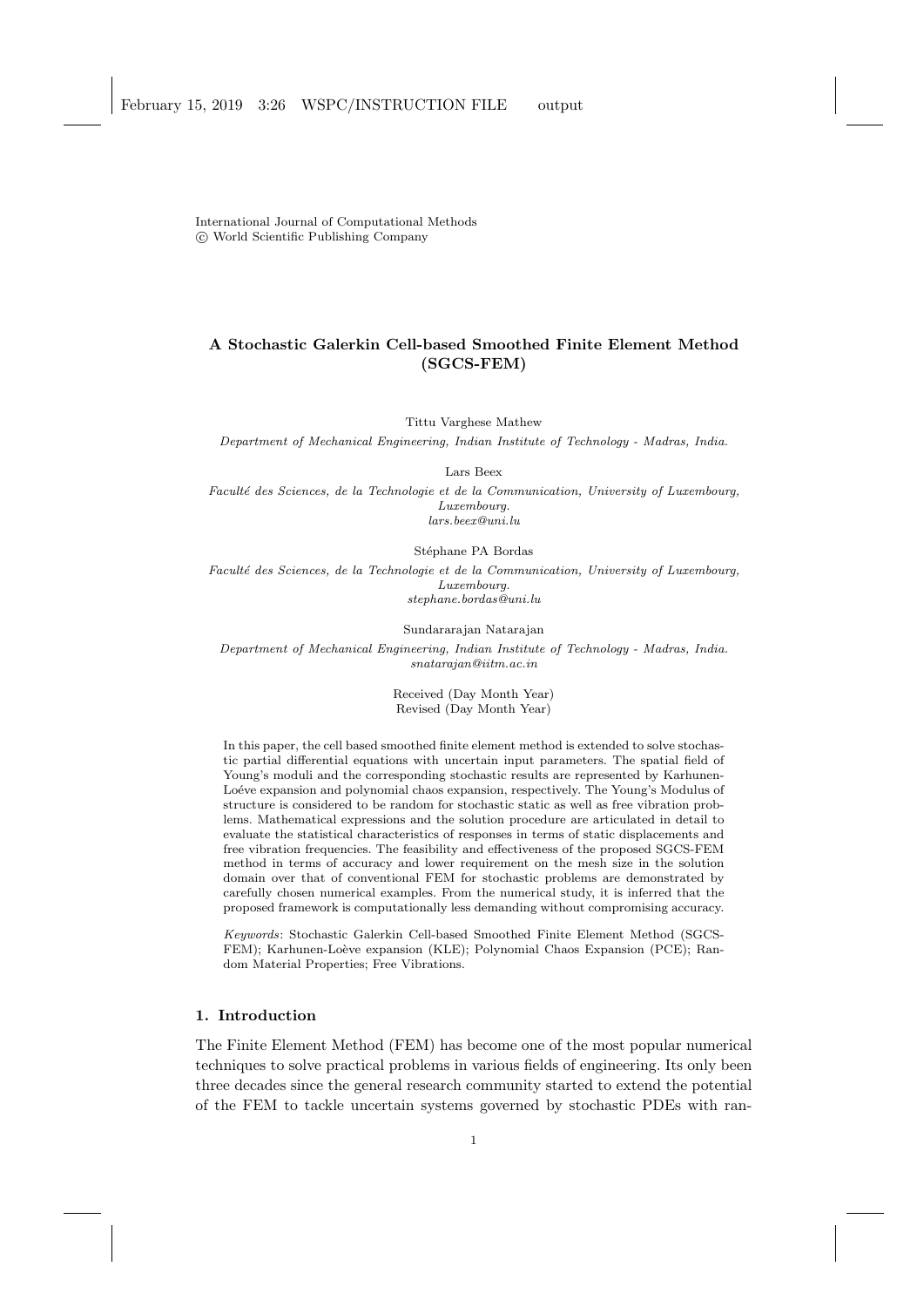dom input data. The reader may refer to the research monographs by Ghanem and Spanos<sup>1</sup> and Kleiber and Hien<sup>2</sup> for more information. In the stochastic FEM, the uncertain input parameters in the form of material, geometry or loading conditions are represented by using random variables. However, apart from treating the randomness in the input parameters as perturbations about their mean value, most of the uncertainty quantification problems in engineering requires the modeling of spatial variability of the random input parameters. Some examples include: (a) the tensile and the fracture toughness distribution of engineering materials, (b) the uncertain size and shape characteristics of components (small micro-scale inclusions in composites to large components in precision equipment's) and (c) the wind and snow loading on civil and offshore structures.

All the above examples, not only exhibit randomness from sample to sample, but also from point to point in their spatial domain. To enable a computational treatment of such stochastic problems, the random fields are first discretized in order to represent them in a finite number of random variables. In general, the number of random variables must be sufficiently large enough to ensure an accurate representation of the randomness, but the number must be sufficiently small to guarantee manageble computational costs.

Given a system of random algebraic equations, the Monte Carlo simulation techniques can be readily applied to compute the response statistics to a certain degree of accuracy<sup>3</sup>. As per the stochastic mechanics jargon, Monte Carlo techniques are only considered as a last resort, since they are computationally demanding. The perturbation method and Neumann series expansion offer efficient alternative methods to compute the first two statistical moments of the response quantities<sup>2,4,5</sup>. However, a drawback of these local approximation techniques is their inaccuracy if the variation of the random input variables increases<sup>6</sup>. In the work of Ghanem and Spanos<sup>7</sup>, a spectral stochastic FEM is proposed, in which the random algebraic equations are solved using the Wiener Polynomial Chaos (PC) decomposition method. The basic principle behind this approach is to represent the stochastic output in terms of a linear combination of multi-dimensional Hermite polynomials of which the coefficients are to be solved for. These coefficients can be uniquely determined by employing the Galerkin projection scheme. Based on the advantages of such projection schemes, a wide variety of stochastic mechanics problems have been solved in the last decade, for example elasticity problems<sup>1</sup>, random vibration problems<sup>8</sup>, soil mechanics with random interfaces<sup>9</sup>, elasto-plastic material problems<sup>10</sup>, to name a few.

A number of methods exists in discretizing the random fields. Interested readers may refer to the work of  $Betz^{11}$  for a summary of existing techniques for the same and the references therein. A popular approach that is used in the current study is the Karhunen-Loève expansion, which involves the spectral decomposition of the covariance functions. This process produces a representation of random field in the form of an infinite series of deterministic spatial functions and uncorrelated random variables.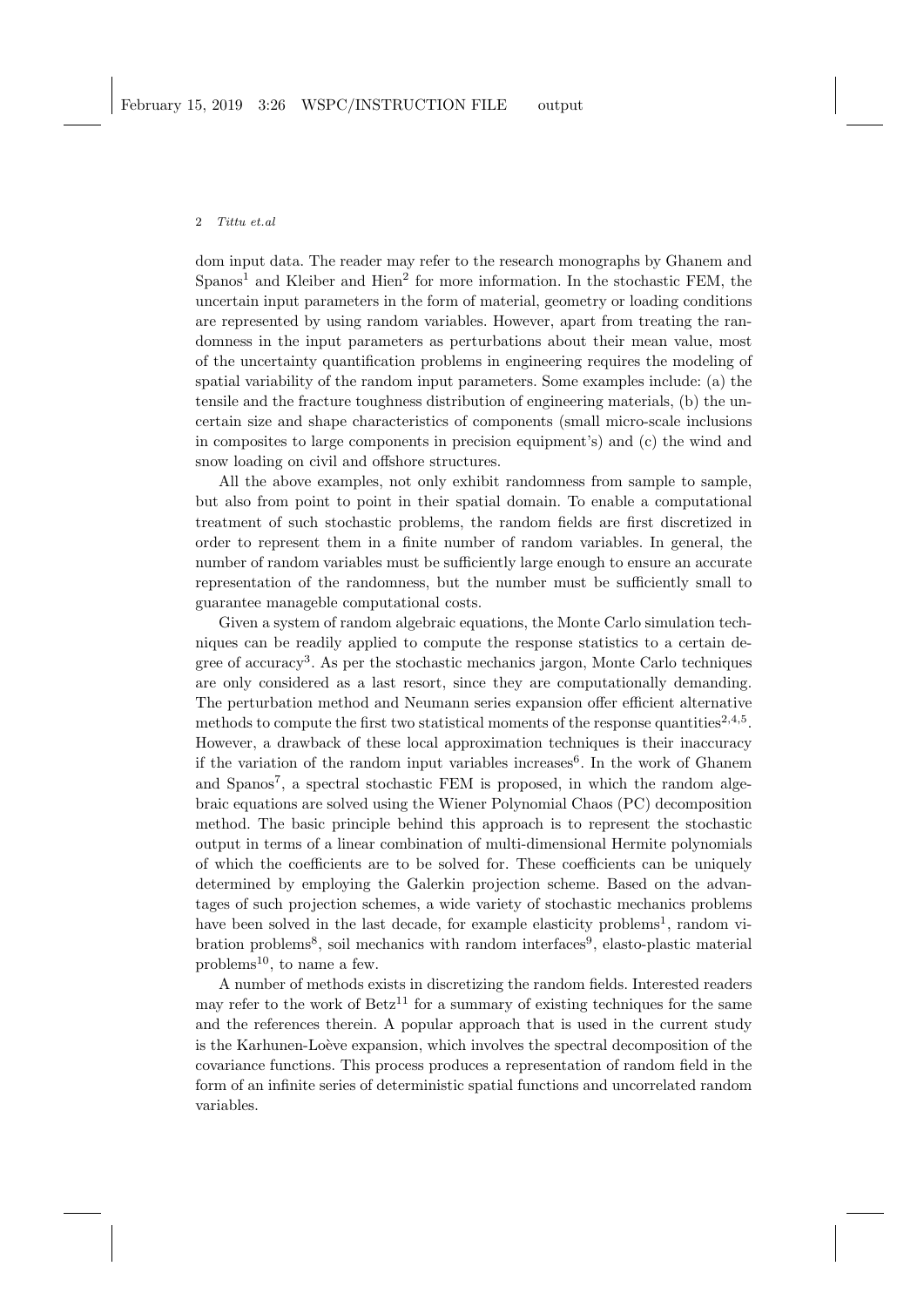Up until now, a brief overview of the random field discretization and the projection of stochastic output response over polynomial basis have been reviewed. While basis functions from conventional FEM are used to discretise the eigenvectors of a given covariance function, several research efforts have gone in parallel to improve the accuracy of the statistical moments of the stochastic outputs using various advanced numerical techniques. For example,  $\text{Long}^{12}$  extended the scaled boundary finite element formulation to random parameter field problems in which the perturbation method was used to determine the statistical moments. Arun<sup>13</sup> used mesh free methods in to solve boundary-value problems in damage mechanics under elasto-plastic conditions. Keyan  $Li<sup>14</sup>$  used non-uniform rational B-spline (NURBS) and T-spline basis functions for meshing both the stochastic and the spatial domain for complex geometries. The shared denominator between the FEM and the mesh-free methods is that they are rooted under the same Galerkin formulation, but their function spaces and basis functions are different. As the problem complexity increases, lower order elements are commonly preferred, but comes with the limitation of an reduced inefficiency for many practical applications. For example, lower order elements exhibit an overestimation of the stiffness matrix and as a byproduct, an underestimation of the internal strain energy. Furthermore, the element shape cannot be distorted beyond a certain limit due to the limitation of the mapping between the parent and the physical domain.

To overcome aforementioned issues, inspired by the work of Yoo  $et \ al.,<sup>15</sup>$ , Liu et al.,<sup>16</sup> proposed the Smoothed Finite Element Method (SFEM). For recent developments of the SFEM and its applications, readers are referred to the recent review paper17. Liuet al., <sup>16</sup> extended the cell based SFEM for stochastic analysis based on generalized stochastic perturbation technique. Huet al.,<sup>18</sup> generalized the  $n<sup>th</sup>$ order stochastic perturbation technique based on a stable node-based smoothed finite element method. Wuet  $al$ ,  $^{19}$  applied the generalized edge based smoothed finite element for stochastic analysis of Reissner Mindlin plates, with the aim of overcoming the shortcomings of conventional  $2^{nd}$  order perturbation approach with small perturbations. Wuet al.,  $^{20}$  introduced the first order perturbation technique into the edge-based smoothed FEM for probabilistic analysis of structural acoustic systems. To the best of knowledge of the authors, there exists no literature that deals with random field representation within a smoothed finite element setting.

In this paper, a novel stochastic formulation using smoothed FEM, namely Stochastic Galerkin Cell-based Smoothed Finite Element Method (SGCS-FEM) is presented in detail. Numerical studies are presented for two-dimensional elasticity problems (stochastic static displacements and an eigenvalue problems) and a threedimensional problem with parametric uncertainty. The results are presented for the first two statistical moments of displacements in all the examples obtained using the novel method and are compared with MCS results.

The remainder of this paper is organized as follows. Section 2 presents the governing equations, the corresponding weak form and a description to represent the random input variable. An overview of the cell-based SFEM is given in Section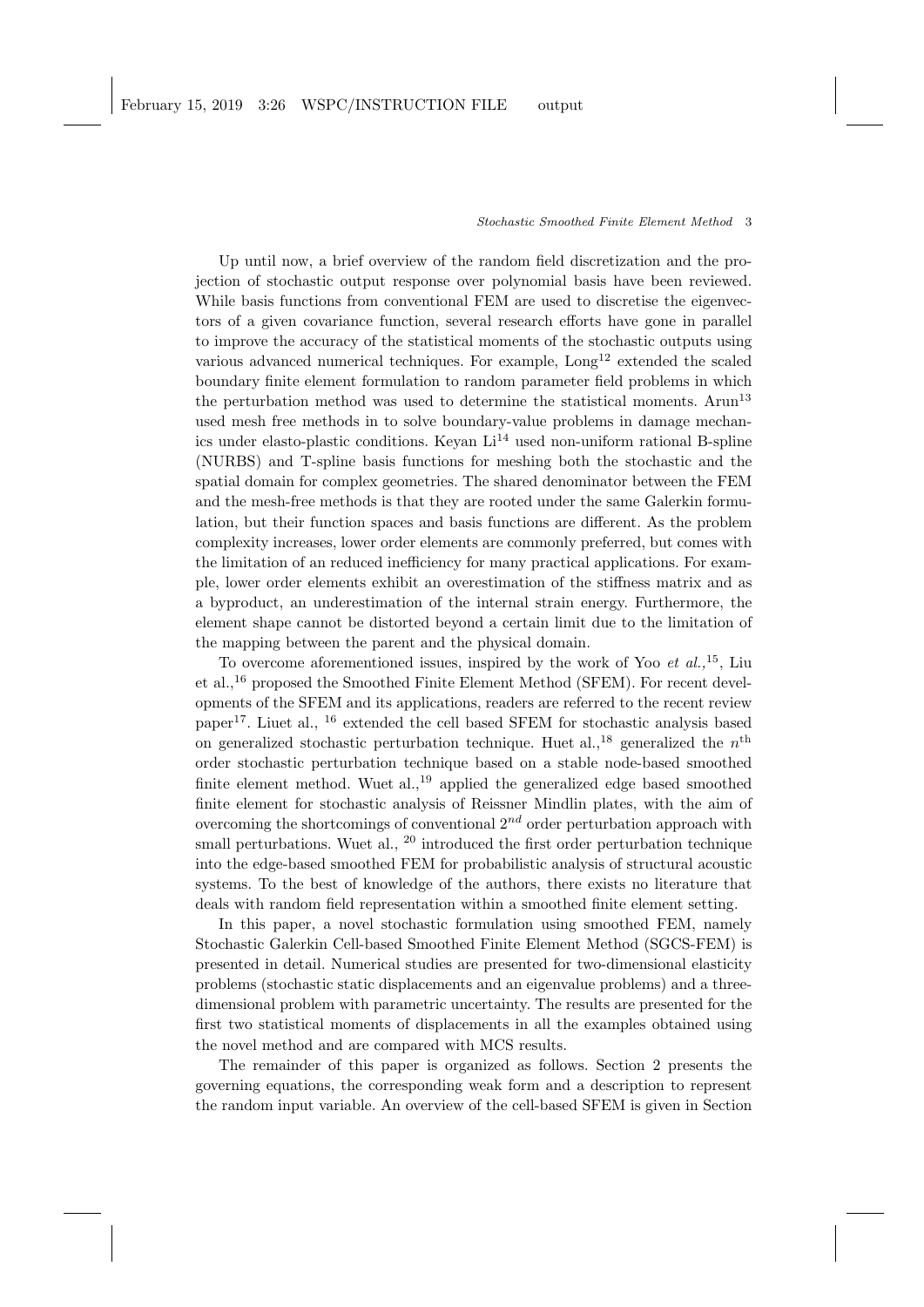3. The novel stochastic Galerkin SFEM and the solution schemes for static and free vibration problems are discussed in Section 4. Section 5 demonstrates the accuracy of the proposed framework with a few benchmark problems. The relative accuracy obtained using the proposed method and that from using the conventional FEM in terms of error in the mean and the standard deviation predictions are discussed in detail, followed by concluding remarks in the last section.

## 2. Governing equations and weak form

Consider a homogeneous linear elastic body occupying domain  $S \subset \mathbb{R}^d$ , where  $d =$ 2, 3. The boundary ( $\partial S$ ) is considered to admit the decomposition with the outward normal **n** into disjoint sets, i.e.,  $\partial S = \partial S_{\text{D}} \cup \partial S_{\text{t}}$  and  $\partial S_{\text{D}} \cap \partial S_{\text{t}} = \emptyset$ , where on  $\partial S_{\text{D}}$ and  $\partial \mathcal{S}_t$ , Dirichlet boundary and Neumann boundary conditions are specified. In the absence of body forces, the coupled governing equations for linear elasto-statics undergoing small deformation is: find  $(\mathbf{u}): \mathcal{S} \to \mathbb{R}^d$  such that

$$
\nabla \cdot \boldsymbol{\sigma} = \rho \ddot{\mathbf{u}} \quad \text{in} \quad \mathcal{S}, \tag{2.1}
$$

with the following boundary conditions:

$$
\boldsymbol{\sigma} \cdot \mathbf{n} = \mathbf{\bar{t}} \quad \text{on} \quad \partial \mathcal{S}_t, \mathbf{u} = \mathbf{\bar{u}} \quad \text{on} \quad \partial \mathcal{S}_D,
$$
\n(2.2)

where  $\rho$  is the mass density,  $\bar{t}$  and  $\bar{u}$  are the externally applied traction and displacements, respectively, **n** is the unit outward normal and  $\sigma$  is the Cauchy stress related to the small strain  $\varepsilon$  by

$$
\sigma = D\varepsilon \tag{2.3}
$$

where **D** is the material constitutive matrix and  $\varepsilon = \frac{1}{2}$  $\frac{1}{2} (\nabla \mathbf{u}^{\mathrm{T}} + \nabla \mathbf{u}).$  By following the standard Galerkin procedure, the corresponding weak form is given by: find  $\mathbf{u} \in \mathscr{U}$  such that:

$$
\int_{\mathcal{S}} \boldsymbol{\sigma}(\mathbf{u}) : \boldsymbol{\varepsilon}(\mathbf{v}) \, d\mathcal{S} + \int_{\partial \mathcal{S}_t} \bar{\mathbf{t}} \cdot \mathbf{v} \, d\partial \mathcal{S} + \int_{\Omega} \mathbf{v} \, \rho \, \ddot{\mathbf{u}} \, d\mathcal{S} = \mathbf{0} \tag{2.4}
$$

where

$$
\mathscr{U}(\mathcal{S}) = \{ \mathbf{u} : \mathcal{S} \to \mathbb{R}^d | u_I \in H^1(\mathcal{S}), I = 1, \cdots, d, \mathbf{u} = \bar{\mathbf{u}} \text{ on } \partial \mathcal{S}_u \}
$$
  

$$
\mathscr{V}(\mathcal{S}) = \{ \mathbf{v} : \mathcal{S} \to \mathbb{R}^d | v_I \in H^1(\mathcal{S}), I = 1, \cdots, d, \mathbf{v} = \mathbf{0} \text{ on } \partial \mathcal{S} \}
$$

are the displacement trial and the test function space, respectively, and  $H<sup>1</sup>$  denotes the Hilbert-Sobolev first order space.

In this study, the Young's Modulus is modeled as a random field, say  $E(\mathbf{x}; \omega)$ . In other words, for each  $\mathbf{x} \in \mathbb{R}^2$ , E:  $\Omega \to \mathbb{R}$  is a random variable on a probability space  $(\Omega, \Im, \Gamma)$ , where  $\Omega$  is the set of elementary events,  $\Im$  is the  $\sigma$ -algebra associated with  $\Omega$  and  $\Gamma$  is a probability measure. We use  $\omega$  to indicate the dependence of a quantity on the random dimension of the problem. Since the Young's Modulus is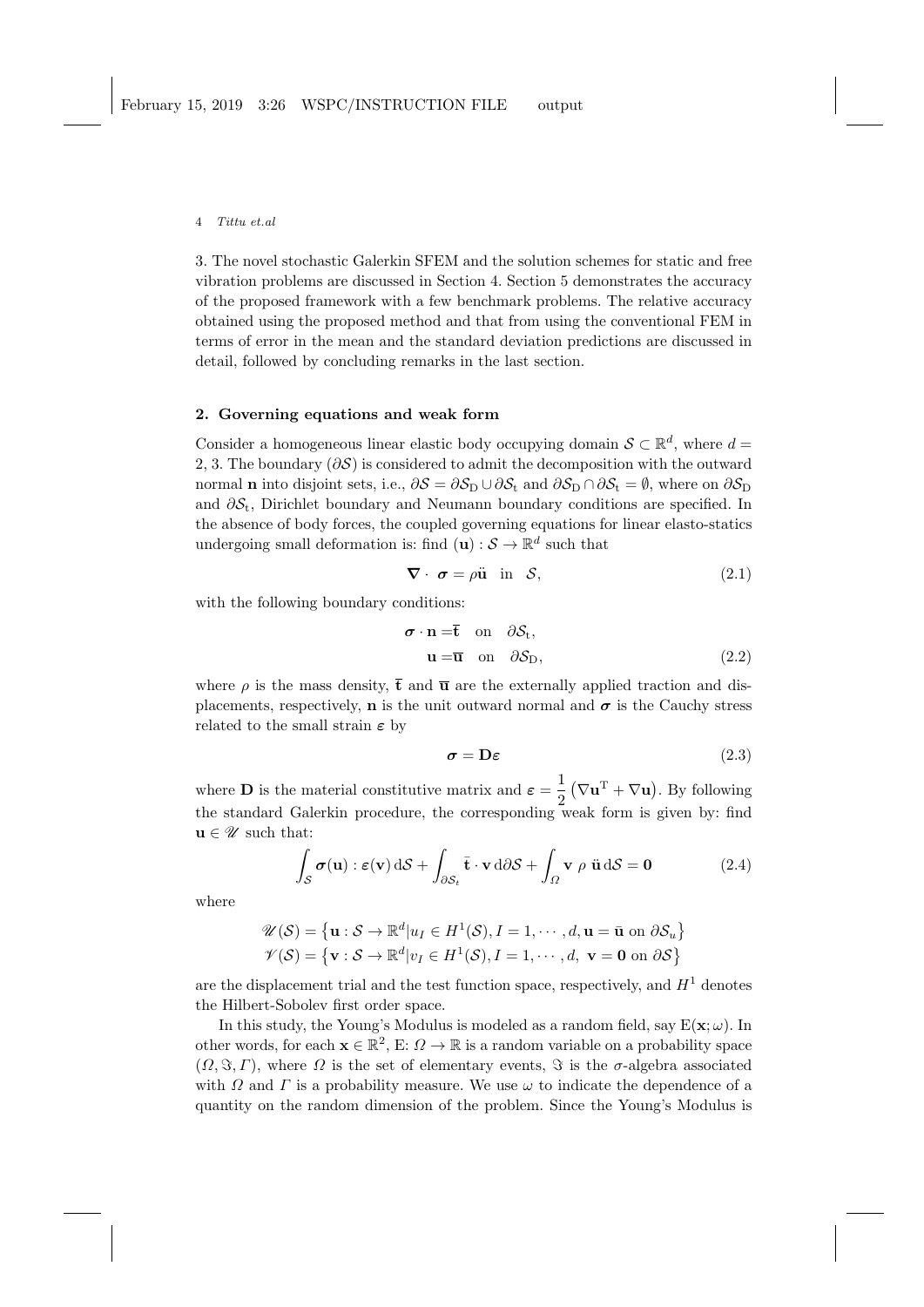treated to be a random field, the elasticity matrix becomes a function of the spatial coordinate and a random dimension  $(\omega)$ , and can be represented as follows:

$$
\mathbf{D}(\mathbf{x};\omega) = \mathbf{E}(\mathbf{x};\omega)\mathbf{D}_0
$$
\n(2.5)

where  $D_0$  is the deterministic part of the elasticity matrix. Random field discretization is a key step in the numerical solution of stochastic PDEs. Various discretization techniques are available in the literature to approximate the random fields including the mid-point method, shape function methods, optimal linear estimation, weighted integral methods, orthogonal series expansion and Karhunen-Loève (KL) expansion scheme. For a detailed overview and comparison of these methods, the reader is referred to  $2^{1,22}$ . In our present study, the KL expansion technique is used to discretize random fields.

Let the covariance function of a random field  $E(\mathbf{x}; \omega)$  be  $\mathbf{R}_{E}(\mathbf{x}_1, \mathbf{x}_2)$ . A typical example for an exponential covariance function between two points  $x_1 = (x_1, y_1, z_1)$ and  $\mathbf{x}_2 = (x_2, y_2, z_2)$ , commonly found and quoted in literature is shown below:

$$
\mathbf{R}_{\mathrm{E}}(\mathbf{x}_1, \mathbf{x}_2) = \exp\left(-\left|\frac{x_1 - x_2}{\ell_{cx}}\right| - \left|\frac{y_1 - y_2}{\ell_{cy}}\right| - \left|\frac{z_1 - z_2}{\ell_{cz}}\right|\right) \tag{2.6}
$$

Then, the KL expansion of the random field  $E(\mathbf{x};\omega)$  can be written as

$$
E(\mathbf{x};\omega) = \langle E(\mathbf{x};\omega) \rangle + \sum_{i=1}^{\infty} \sqrt{\lambda_i} \sigma \theta_i E_i(\mathbf{x})
$$
\n(2.7)

where  $\lambda_i$  and  $h_i(x)$  are the eigenvalues and eigenfunctions of  $\mathbf{R}_{\text{E}}(\mathbf{x}_1, \mathbf{x}_2)$ , respectively,  $\theta_i$ ,  $i = 1, 2, ..., \infty$  are a set of uncorrelated random variables,  $\sigma$  denotes the standard deviation and  $\langle \cdot \rangle$  denotes the expectation operator. The eigenvalues and eigenfunctions of the covariance function can be computed using a Fredholm integral equation of the second kind, i.e.,

$$
\int_{\Omega} \mathbf{R}_{\mathrm{E}}(\mathbf{x}_{1}, \mathbf{x}_{2}) \mathrm{E}_{i}(\mathbf{x}_{1}) d\mathbf{x}_{1} = \lambda_{i} \mathrm{E}_{i}(\mathbf{x}_{2})
$$
\n(2.8)

Analytical solutions of the above integral eigenvalue problem can be obtained only for a special class of functions (e.g., the exponential covariance function) defined on geometrically simple domain. However, for more general cases, numerical discretization schemes have to be employed to compute the eigenvalues and eigenfunctions of  $\mathbf{R}_{\text{E}}(\mathbf{x}_1, \mathbf{x}_2)$ . This procedure is discussed in Appendix 1. Truncating Equation (2.7) at the M<sub>th</sub> term gives a finite-dimensional approximation of the random field as

$$
\hat{\mathbf{E}}(\mathbf{x};\omega) = \langle \mathbf{E}(\mathbf{x};\omega) \rangle + \sum_{i=1}^{M} \sqrt{\lambda_i} \sigma \theta_i \mathbf{E}_i(\mathbf{x})
$$
\n(2.9)

Substitution of the discretized random field representation into Equation (2.5) results in a representation of the elasticity matrix in terms of a finite number of random variables.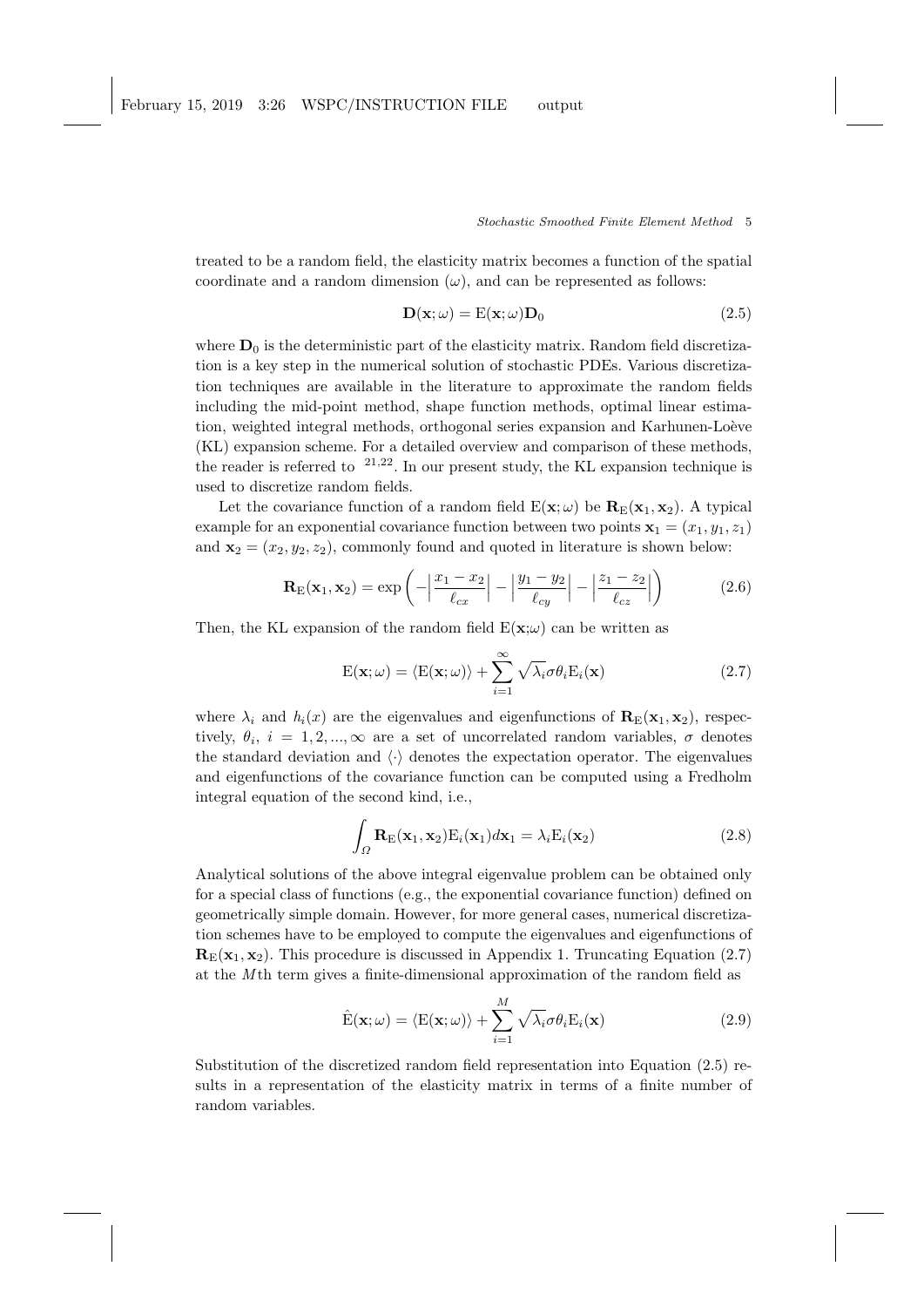## 3. Overview of the CS-FEM

The basic idea within the framework of the SFEM is to write a 'smoothed' strain field as a spatial average of the compatible strain field. Mathematically,

$$
\tilde{\epsilon}^{h}(\mathbf{x}_{c}) = \int_{\Omega_{h}} \epsilon_{ij}^{h}(\mathbf{x}) \varphi(\mathbf{x} - \mathbf{x}_{c}) d\mathbf{x}
$$
\n(3.1)

where  $\varphi$  is a smoothing function that generally satisfies the following properties  $^{23}$ 

$$
\varphi(\mathbf{x}) \ge 0 \quad \forall \mathbf{x} \quad \text{and} \quad \int_{\Omega^h} \varphi(\mathbf{x}) \, d\Omega = 1
$$
\n(3.2)

Of the different variants of the SFEM, in this study we adopt the cell-based SFEM. Within this framework, the finite element is sub-divided into 'smoothing cells' and the smoothed strain field is computed over the smoothing cells. Figure 1 a schematic representation of the smoothing cells for two and three dimensional elements. It is noted that the purpose of sub-division is to compute the smoothed strain field and it does not add any additional degrees of the freedom. For sake of brevity, the smoothed strain matrix computation is detailed only for two dimensions. Its extension to three dimensions is considered to be straight forward here and interested readers are referred to <sup>24</sup>,25, for detailed derivation and implementation aspects. To use Equation (3.1), the subcell containing point  $x_c$  must be first located in order to compute the correct value of the weight function  $\varphi$ . The discretized strain field is computed through the so-called smoothed discretised gradient operator  $\tilde{\mathbf{B}}$ , defined by:

$$
\tilde{\epsilon}^h(\mathbf{x}_c) = \tilde{\mathbf{B}}_c(\mathbf{x}_c)\mathbf{u}
$$
\n(3.3)

where u contains the unknown nodal displacements of a finite element. The smoothed element stiffness matrix for an element  $e$  is computed by adding up the contributions from each of the subcells within that element

$$
\tilde{\mathbf{K}}^e = \sum_{C=1}^{nc} \int_{\Omega_C} \tilde{\mathbf{B}_C}^T \mathbf{D} \tilde{\mathbf{B}_C} d\Omega = \sum_{C=1}^{nc} \tilde{\mathbf{B}_C}^T \mathbf{D} \tilde{\mathbf{B}_C} \int_{\Omega_c} d\Omega = \sum_{C=1}^{nc} \tilde{\mathbf{B}_C}^T \mathbf{D} \tilde{\mathbf{B}_C} A_C \quad (3.4)
$$

where  $nc$  is the number of smoothing subcells in the element. The strain displacement matrix  $\mathbf{B}_C$  is treated to be constant over each subcell  $\Omega_C$  and is of the following form

$$
\tilde{\mathbf{B}}_C = \left[ \begin{array}{cccc} \tilde{\mathbf{B}}_{C1} & \tilde{\mathbf{B}}_{C2} & \tilde{\mathbf{B}}_{C3} & \cdots & \tilde{\mathbf{B}}_{Cn} \end{array} \right] \tag{3.5}
$$

where for all the shape functions  $I \in \{1, 2, ..., n\}$ , the  $3 \times 2$  submatrix  $\mathbf{B}_{CI}$  represents the contribution to the strain displacement matrix associated with shape function I and cell C and writes

$$
\forall I \in \{1, 2, ..., n\}, \forall C \in \{1, 2, ..., nc\} \quad \tilde{\mathbf{B}}_{CI} = \frac{1}{A_C} \int_{S_C} \mathbf{n}^T(\mathbf{x}) N_I(\mathbf{x}) dS \tag{3.6}
$$

$$
= \frac{1}{A_C} \int_{S_C} \begin{bmatrix} n_x & 0\\ 0 & n_y\\ n_y & n_x \end{bmatrix} (\mathbf{x}) N_I(\mathbf{x}) dS \quad (3.7)
$$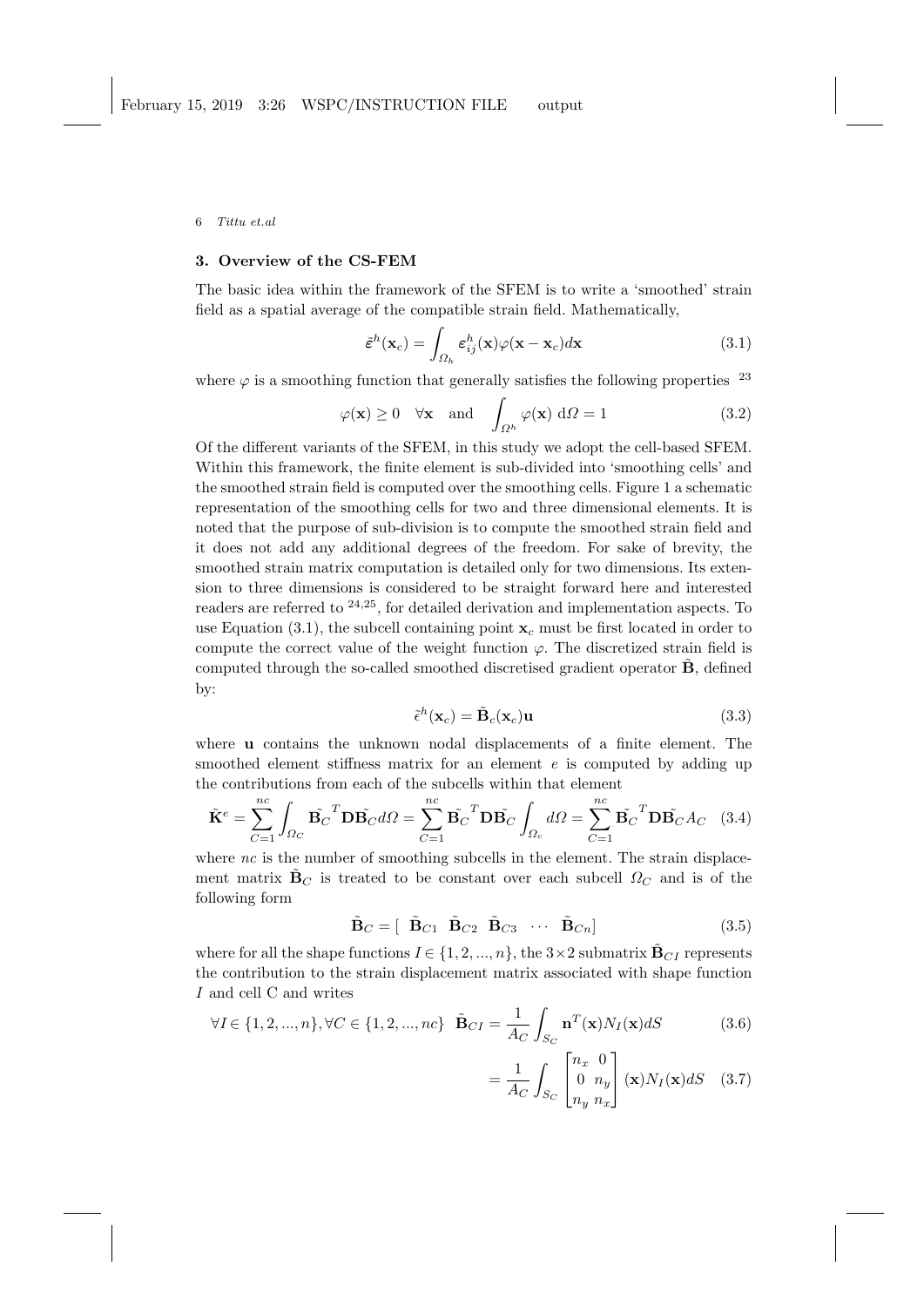

Fig. 1. Subdivision of an eight noded trilinear hexahedral element and four noded quadrilateral elements into subcells. Note that the subdivision is solely for the purpose of numerical integration and does not introduce additional degrees of freedom.

Only one Gauss point is sufficient for an exact integration of the above equation along the boundary of the subcell  $\Omega_{C}$ .

$$
\tilde{\mathbf{B}}_{CI}(\mathbf{x}_C) = \frac{1}{A_C} \sum_{b=1}^{nb} \begin{bmatrix} N_I(\mathbf{x}_b^C) n_x & 0\\ 0 & N_I(\mathbf{x}_b^C) n_y\\ N_I(\mathbf{x}_b^C) n_y & N_I(\mathbf{x}_b^C) n_x \end{bmatrix} l_b^C
$$
(3.8)

where  $\mathbf{x}_b^C$  and  $l_b^C$  are the center point coordinates and the length of a boundary of subcell,  $\Gamma_b^C$  respectively. The procedure outlined so far is general and is applicable to polygons of arbitrary shapes. However, in the forthcoming studies, we will be limiting ourselves to quadrilateral elements, so as to facilitate the comparison of the performance of the stochastic CSFEM with the conventional FEM. As a result of strain smoothing, only the computations of shape functions are involved in the evaluation of the field gradients and thereby the stiffness matrix. The shape functions at the Gauss points along each edge of a sub-cell are computed as the average of the shape function values at the two ends of the edge.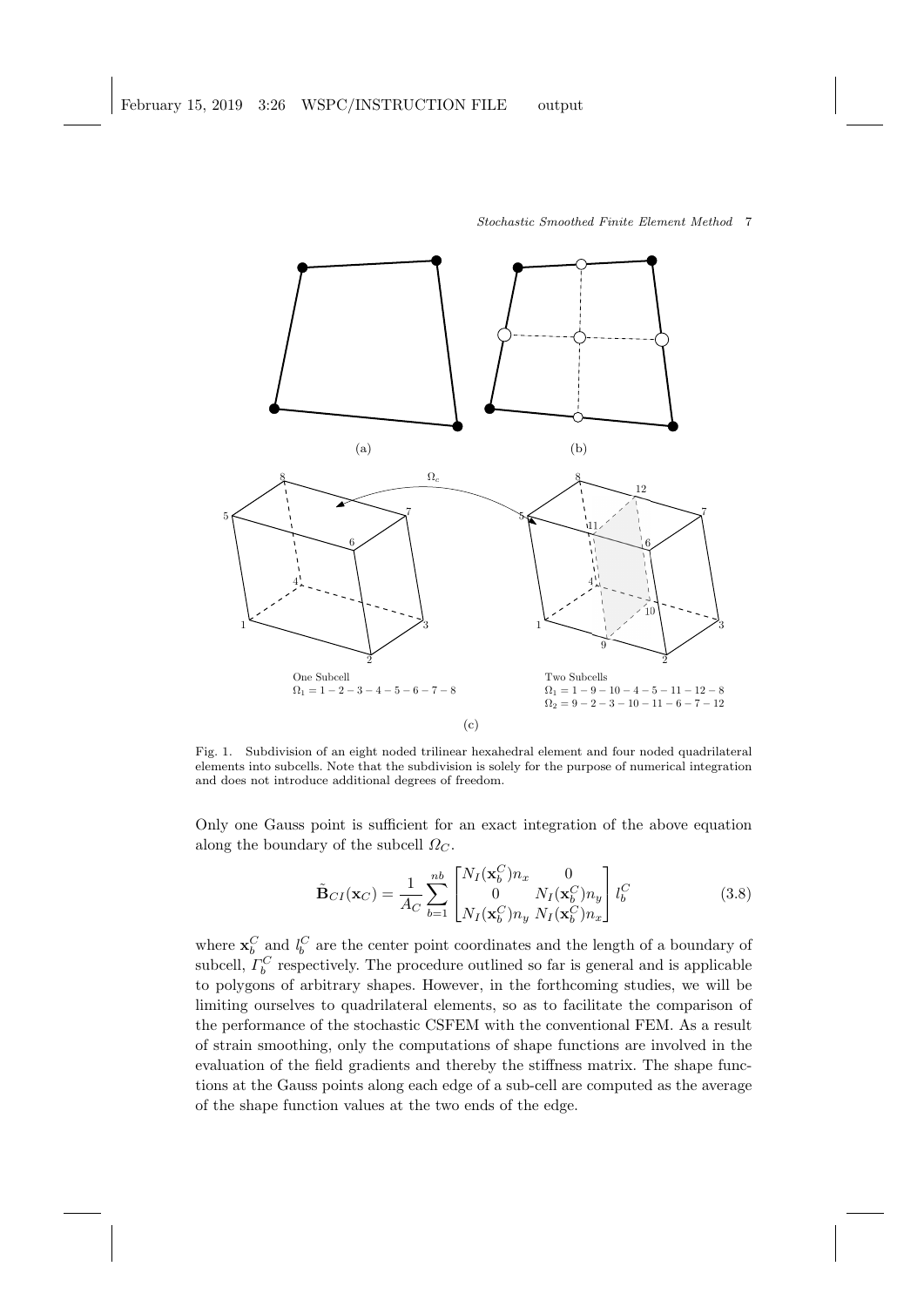## 4. Stochastic Galerkin Smoothed Finite Element formulation

In this section, we derive the stochastic stiffness matrix, the mass matrix and briefly discuss the solution procedure adopated to compute the stochastic response. Unless mentioned otherwise, the random field is assumed to be homogeneous with constant mean across the domain. Upon substituting Equation (2.9) into Equation (3.4), the smoothed element stiffness matrix with a random Young's Modulus can be written as:

$$
\tilde{\mathbf{K}}^{e} = \sum_{C=1}^{nc} \tilde{\mathbf{B}}_{C}^{T} \mathbf{D}(\mathbf{x}; \omega) \tilde{\mathbf{B}}_{C} A_{C} \n= \sum_{C=1}^{nc} \tilde{\mathbf{B}}_{C}^{T} \left( \sum_{i=0}^{M} \mathbf{E}_{i} \theta_{i} \right) \mathbf{D}_{0} \tilde{\mathbf{B}}_{C} A_{C} \n= \sum_{i=0}^{M} \sum_{C=1}^{nc} \mathbf{E}_{i} \tilde{\mathbf{B}}_{C}^{T} \mathbf{D}_{0} \tilde{\mathbf{B}}_{C} A_{C} \theta_{i} \n= \sum_{C=1}^{nc} \langle \mathbf{E}(x_{0}^{C}, y_{0}^{C}; \omega) \rangle \tilde{\mathbf{B}}_{C}^{T} \mathbf{D}_{0} \tilde{\mathbf{B}}_{C} A_{C} \n+ \sum_{i=1}^{M} \sum_{C=1}^{nc} \tilde{\mathbf{B}}_{C}^{T} \sqrt{\lambda_{i}} \theta_{i} \sigma \mathbf{E}_{i} (x_{0}^{C}, y_{0}^{C}) \mathbf{D}_{0} \tilde{\mathbf{B}}_{C} A_{C} \n= \tilde{\mathbf{K}}_{0}^{e} + \sum_{i=1}^{M} \tilde{\mathbf{K}}_{i}^{e} \theta_{i}
$$
\n(4.1)

During the assembly process over the subcells while defining an elemental stiffness



Fig. 2. Nodal connectivity of a conventional FEM Q4 element and SFEM with 4 subcells. Internal points marked as  $\times$  are cell mid-points where the random constitutive matrix  $D(')$  are evaluated in the case of SGCS-FEM. Whereas, the • represents the Gauss quadrature points in an FEM Q4 element (full integration) where the same random constitutive matrix  $\mathbf{D}(\theta)$  is evaluated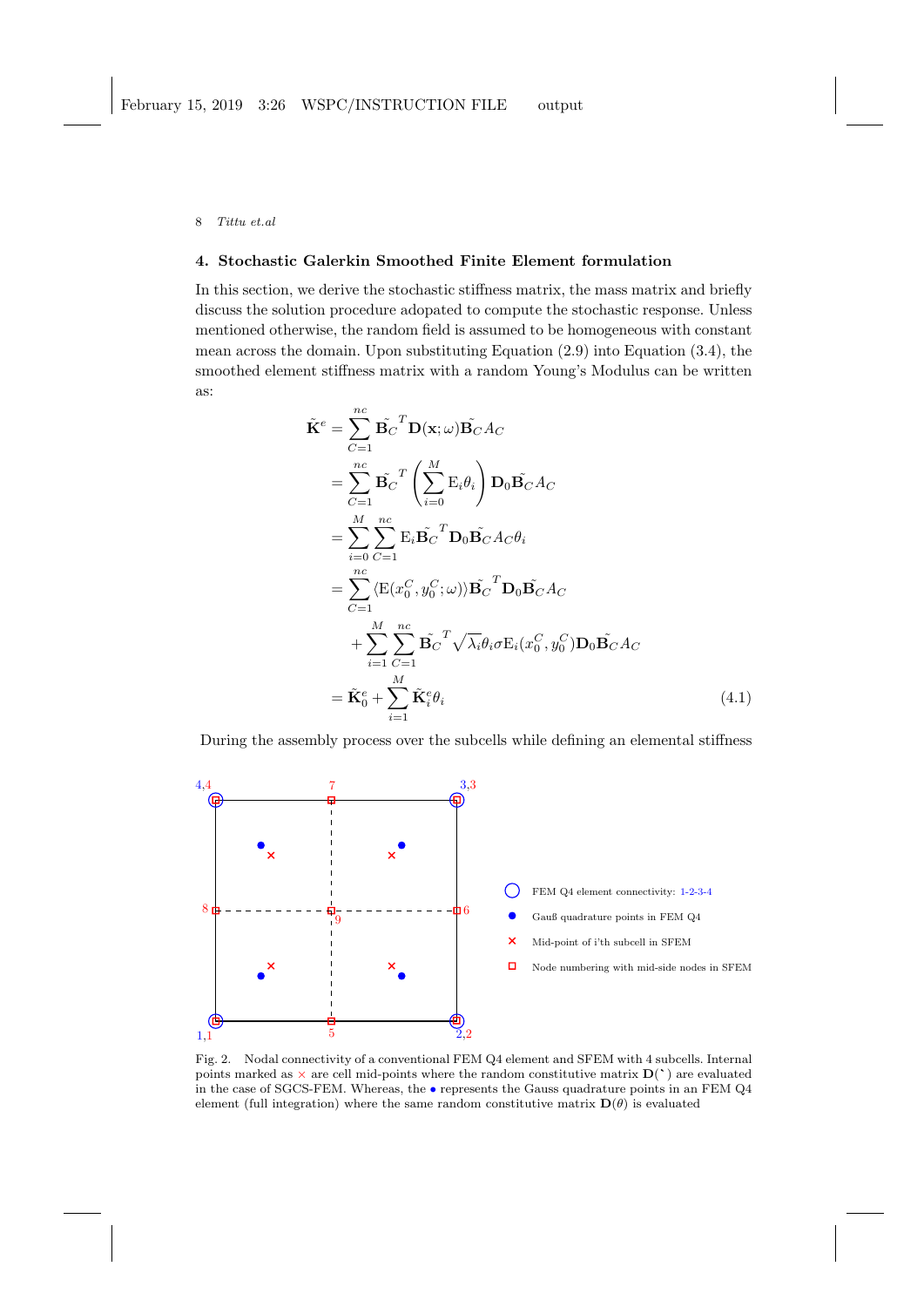

Fig. 3. Projection scheme between the solution and stochastic domain for a smoothed element with 4 subcells.

matrix, the centroid of the  $C^{rmth}$  sub-cell, namely  $(x_0^C, y_0^C)$  is projected onto the random field, as shown schematically in Figure 3. In juxtaposing this projection scheme with that from a stochastic FEM with random material field domains, we see that the projection points, namely the Gauss quadrature points in the FEM with full integration and the centroids of the subcell are not far apart, as illustrated schematically in Figure 2. The mass matrix is given by:

$$
\mathbf{M}^e = \int_{\Omega^e} \mathbf{N}^{\mathrm{T}} \rho \mathbf{N} \, \mathrm{d}\Omega \tag{4.2}
$$

where  $N$  is the matrix of shape functions.

## 4.1. Static case

For static case, the assembly of the smoothed element stiffness matrices results in the following system of linear random algebraic equations:

$$
\left(\tilde{\mathbf{K}}_0 + \sum_{i=1}^M \tilde{\mathbf{K}}_i \theta_i\right) \mathbf{u}(\theta) = \mathbf{f} \text{ or } \left(\sum_{i=0}^M \tilde{\mathbf{K}}_i \theta_i\right) \mathbf{u}(\theta) = \mathbf{f}
$$
 (4.3)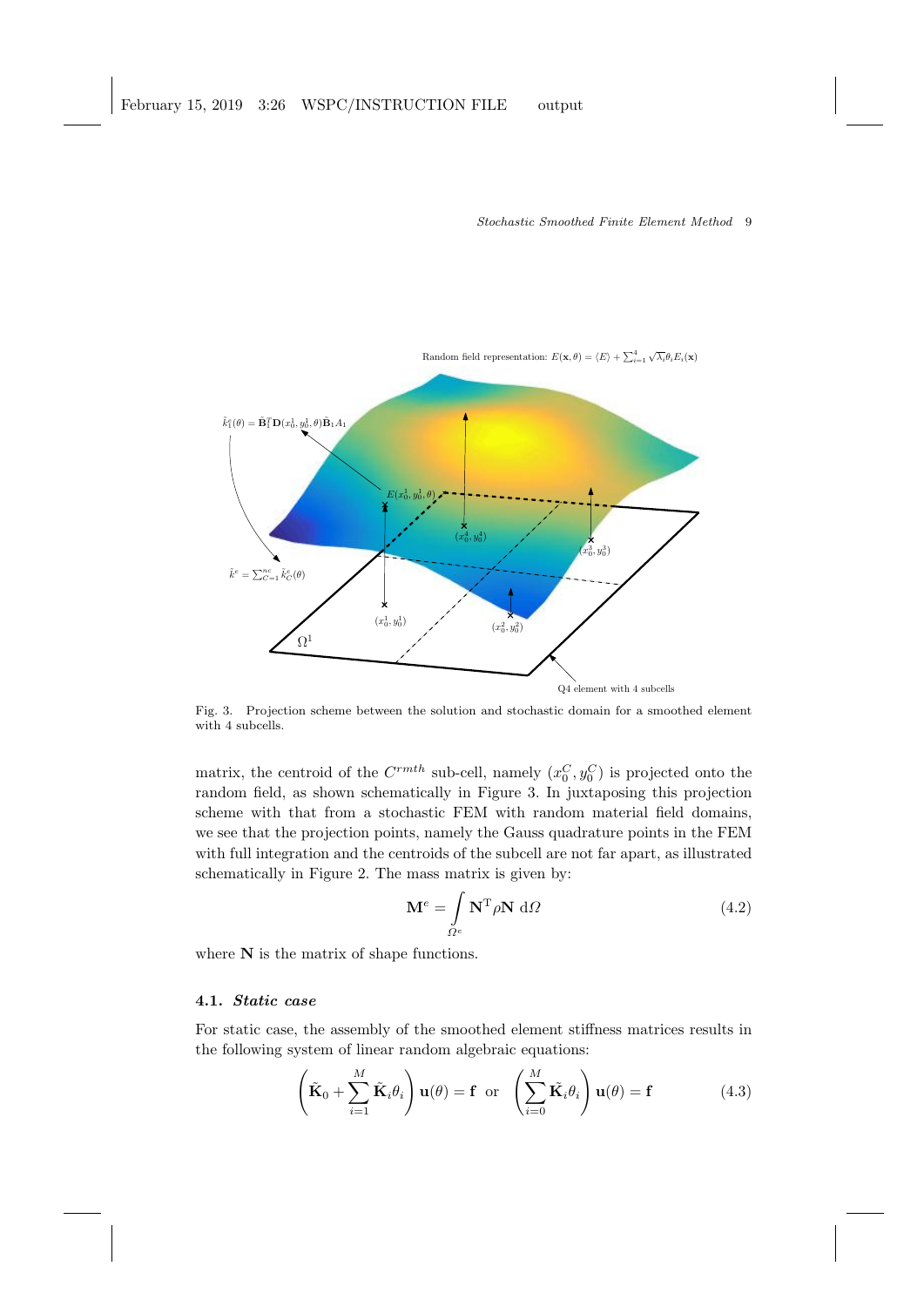where  $\tilde{\mathbf{K}}_0 \in \mathbb{R}^{n \times n}$  and  $\tilde{\mathbf{K}}_i \in \mathbb{R}^{n \times n}$  are deterministic stiffness matrices,  $\mathbf{u}(\theta) \in \mathbb{R}^n$ is the random displacement vector,  $\theta_0 = 1$ ,  $f \in \mathbb{R}^n$  denotes the force vector which is assumed to be deterministic for simplicity reasons and  $n$  is the total number of degrees of freedom. The vector of unknown random displacement vector is computed by employing the polynomial chaos projection scheme <sup>1</sup>.

In this scheme, the random nodal displacements are expanded using a set of multidimensional Hermite polynomials for Gaussian input data, which results in the following expansion for the random process

$$
\mathbf{u}(\theta) = \sum_{i=0}^{P-1} \mathbf{u}_i \Psi_i(\theta)
$$
 (4.4)

where  $u_i \in \mathbb{R}^n$ ,  $i = 0, 1, 2, ..., P-1$ , are sets of vectors formed from the undetermined coefficients in the PC expansion for each nodal displacement.  $\Psi_i(\theta)$  is a set of orthogonal Hermite polynomials. The number of terms in the expansion, P, is given by

$$
P = \frac{(M+p)!}{p!(M)!}
$$
\n(4.5)

where p is the highest order of the set of Hermite polynomials  $\Psi_i$ . Substitution of the PC expansion of  $\mathbf{u}(\theta)$  into the governing random algebraic equations given in Equation (4.3) gives

$$
\left(\sum_{i=0}^{M} \tilde{\mathbf{K}}_{i} \theta_{i}\right) \left(\sum_{j=0}^{P-1} \mathbf{u}_{j} \Psi_{j}(\theta)\right) = \mathbf{f}
$$
\n(4.6)

The undetermined terms in the PC expansion can be uniquely computed using the Galerkin projection condition, which involves orthogonalizing the stochastic residual error to the approximating random subspace as shown below <sup>1</sup>

$$
\langle \epsilon(\theta), \Psi_k(\theta) \rangle = 0, \quad k = 0, 1, 2, \dots, P - 1 \tag{4.7}
$$

where the stochastic residual  $\epsilon(\theta)$  is given by

$$
\epsilon(\theta) = \left(\sum_{i=0}^{M} \tilde{\mathbf{K}}_{i} \theta_{i}\right) \left(\sum_{j=0}^{P-1} \mathbf{u}_{j} \Psi_{j}(\theta)\right) - \mathbf{f}
$$
\n(4.8)

Substituting Equation (4.8) into Equation (4.7) results in the following systems of deterministic equations:

$$
\sum_{i=0}^{M} \sum_{j=0}^{P-1} \tilde{\mathbf{K}}_i \mathbf{u}_j \langle \theta_i \Psi_j \Psi_k \rangle = \langle \Psi_k \mathbf{f} \rangle, \quad k = 0, 1, 2, ..., P-1
$$
 (4.9)

The expectation operations in Equation (4.9) can be readily carried out using the properties of Wiener Hermite chaos  $1,21$ . Now, expanding the above equation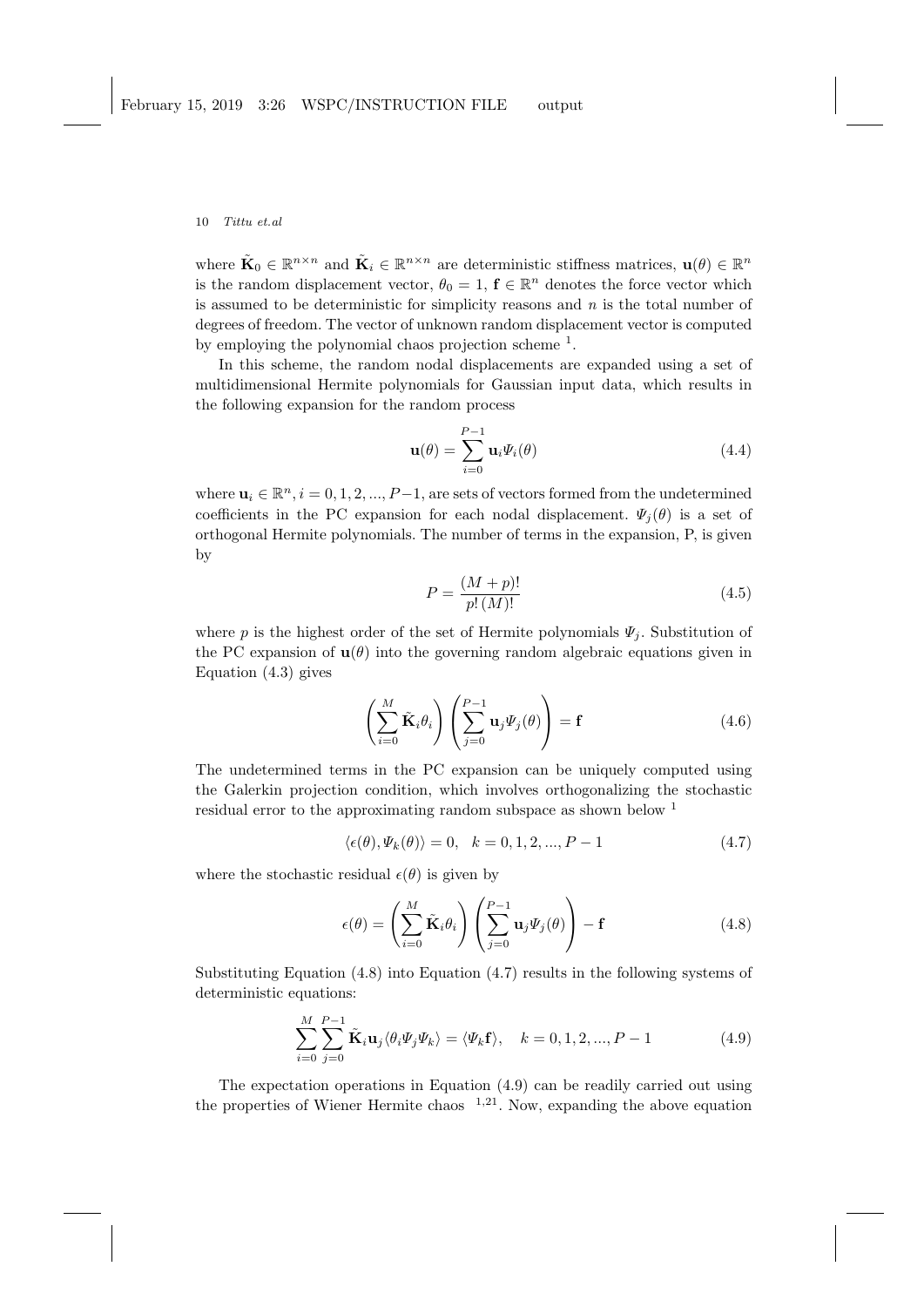about the subscripts j and  $k$ , we arrive at the following system of linear algebraic equations:

$$
\begin{bmatrix}\n\widetilde{\mathbf{K}}_{0,0} & \widetilde{\mathbf{K}}_{0,1} & \cdots & \widetilde{\mathbf{K}}_{0,P-1} \\
\widetilde{\mathbf{K}}_{1,0} & \widetilde{\mathbf{K}}_{1,1} & \cdots & \widetilde{\mathbf{K}}_{1,P-1} \\
\vdots & \vdots & \ddots & \vdots \\
\widetilde{\mathbf{K}}_{P-1,0} & \widetilde{\mathbf{K}}_{P-1,1} & \cdots & \widetilde{\mathbf{K}}_{P-1,P-1}\n\end{bmatrix}\n\begin{bmatrix}\n\mathbf{u}_0 \\
\mathbf{u}_1 \\
\vdots \\
\mathbf{u}_{P-1}\n\end{bmatrix} = \n\begin{bmatrix}\n\mathbf{f}_0 \\
\mathbf{f}_1 \\
\vdots \\
\mathbf{f}_{P-1}\n\end{bmatrix}
$$
\n(4.10)

which is of the form  $\tilde{\mathbf{K}}\hat{\mathbf{u}} = \hat{\mathbf{f}}$ , where  $\tilde{\mathbf{K}} \in \mathbb{R}^{nP \times nP}$  and  $\hat{\mathbf{u}}, \hat{\mathbf{f}} \in \mathbb{R}^{nP}$ .

Remark 4.1 It can be noted that the computational complexity and memory requirements of PC projection scheme increases significantly when  $M$  and  $p$  are increased. However, the memory requirements can be reduced by precomputing and storing the expectation terms of the form  $\langle \theta_i \Psi_i \Psi_k \rangle$ . Furthermore, the sparsity of the tensor products can also be exploited to accelerate the stochastic computations. In the interest of the reader, a detailed overview of numerical schemes which exploits the sparse structure of equation Equation  $(4.10)$  can be found in the literature  $26.27$ .

After solving Equation (4.10) and substituting back the results in Equation (4.4), one arrives at an explicit expression for the response process. This enables the statistics of the displacements as well as other response quantities of interest to be computed efficiently in the post-processing phase. For example, the mean (first moment) of displacements is computed as

$$
\langle \mathbf{u}(\mathbf{x}, \omega) \rangle = \mathbf{u}_0(\mathbf{x}) \tag{4.11}
$$

and the standard deviation (square root of the second moment about the mean) is

$$
stdev(\mathbf{u}(\mathbf{x},\omega)) = \sqrt{\left\langle \left( \sum_{i=1}^{P-1} \mathbf{u}_i(\mathbf{x}) \Psi_i(\theta) \right)^2 \right\rangle} \tag{4.12}
$$

which, when using the orthogonality property of Wiener-Hermite chaos, simplifies to

$$
stdev(\mathbf{u}(\mathbf{x},\omega)) = \sqrt{\left(\sum_{i=1}^{P-1} \mathbf{u}_i^2(\mathbf{x}) \langle \Psi_i^2(\theta) \rangle\right)^2}
$$
(4.13)

# 4.2. Free vibration

In this case, the assembly of the smoothed element stiffness matrices and the mass matrix results in the following system of linear random algebraic equations:

$$
\tilde{\mathbf{K}}(\theta)\mathbf{u}(\theta) + \mathbf{M}\ddot{\mathbf{u}}(\theta) = \mathbf{0}
$$
\n(4.14)

Upon substituting  $\mathbf{u}(\theta) = \delta(\theta) e^{-i\lambda(\theta)t}$ , we get:

$$
\left[\tilde{\mathbf{K}}(\theta) - \lambda(\theta)\mathbf{M}\right]\boldsymbol{\delta}(\theta) = \mathbf{0}
$$
\n(4.15)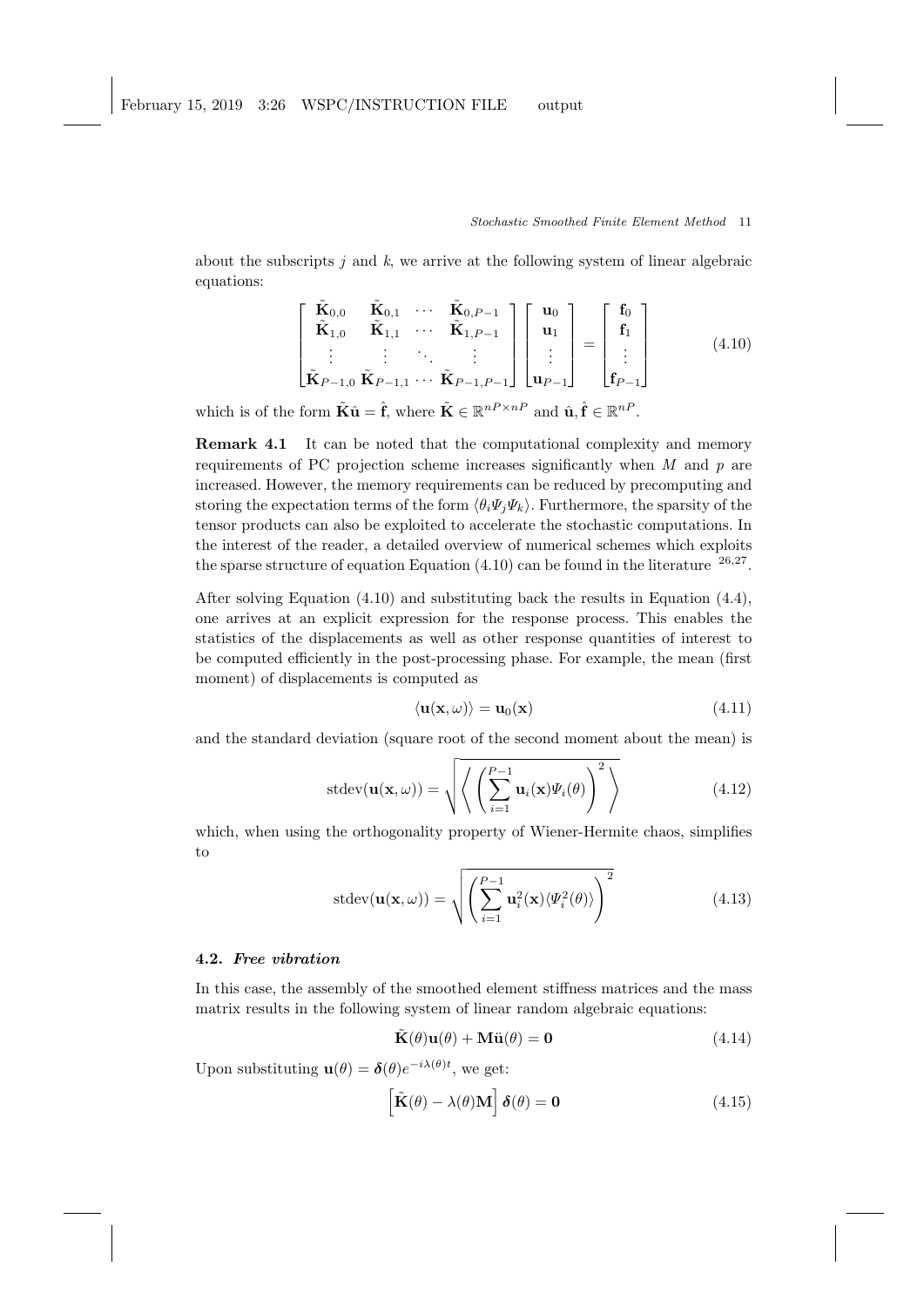where

$$
\tilde{\mathbf{K}}(\theta) = \sum_{i=0}^{M} \tilde{\mathbf{K}}_i \theta_i
$$
\n(4.16)

is the stochastic stiffness matrix. Using Equation  $(4.16)$ , Equation  $(4.15)$  can be rewritten as:

$$
\left[\tilde{\mathbf{R}}(\theta) - \lambda(\theta)\right] \boldsymbol{\delta}(\theta) = \mathbf{0}
$$
\n(4.17)

where,  $\tilde{\mathbf{R}}(\theta) = \mathbf{M}^{-1} \tilde{\mathbf{K}}(\theta) = \mathbf{M}^{-1} \sum_{i=0}^{M} \tilde{\mathbf{K}}_i \theta_i$ . Equation (4.17) is a stochastic eigenvalue problem and in this study, the stochastic subspace inverse iteration method is used to solve for the eigenvalues and the eigenvectors. As the covariance of the eigenvalues and the eigenvectors are not known, these are represented by using a truncated PC expansion as:

$$
\lambda(\theta) = \sum_{j=0}^{P-1} \lambda_j \Psi_j(\theta)
$$

$$
\delta(\mathbf{x}, \theta) = \sum_{j=0}^{P-1} \delta_j \Psi_j(\theta)
$$
(4.18)

where  $\Psi_i(\theta)$  are the Hermite polynomials, P is the number of terms in a truncated PC expansion as given in Equation (4.5). The first step is to solve the deterministic eigenvalue problem and compute the first (lowest) fundamental eigenvalue and eigenvector, which is used as the initial guess for the Stochastic Subspace Inversion Method (SSIM)  $^{28}$ . In this study, the QR algorithm is employed to solve the deterministic eigenvalue problem. The SSIM computes a correction of the expected value of the eigenvector from the mean and the coefficients of the terms in KL expansion. Similar to the deterministic inverse subspace method, after each iteration, the eigenvectors have to be normalized. The eigenvectors considered here (c.f. Equation (4.18)) have the form of stochastic polynomials. This makes it feasible to sample a given random vector,  $\theta$  using a discrete projection rule combined with collocation points <sup>28</sup>. The eigenvalue expansion coefficients,  $\lambda_i$  (c.f. Equation (4.18)) are computed from the stochastic Rayleigh quotient through a discrete projection, given by:

$$
\lambda_k = \langle \lambda, \Psi_k \rangle \quad k = 0, \cdots, P - 1
$$
\n
$$
= \frac{1}{\langle \Psi_k, \Psi_k \rangle} \sum_{j=0}^{P-1} \sum_{i=0}^{P-1} \sum_{\ell=0}^{M} c_{ijk\ell} \, \delta_i^{\mathrm{T}} \tilde{\mathbf{R}}_{\ell} \delta_j; \qquad c_{ijk\ell} = \langle \psi_i, \zeta_\ell, \psi_j, \psi_k \rangle \tag{4.19}
$$

These steps are detailed in Algorithm 1.

## 5. Numerical examples

In this section, the stochastic response of a few two and three dimensional problems are studied to demonstrate the efficiency of the proposed framework. The first two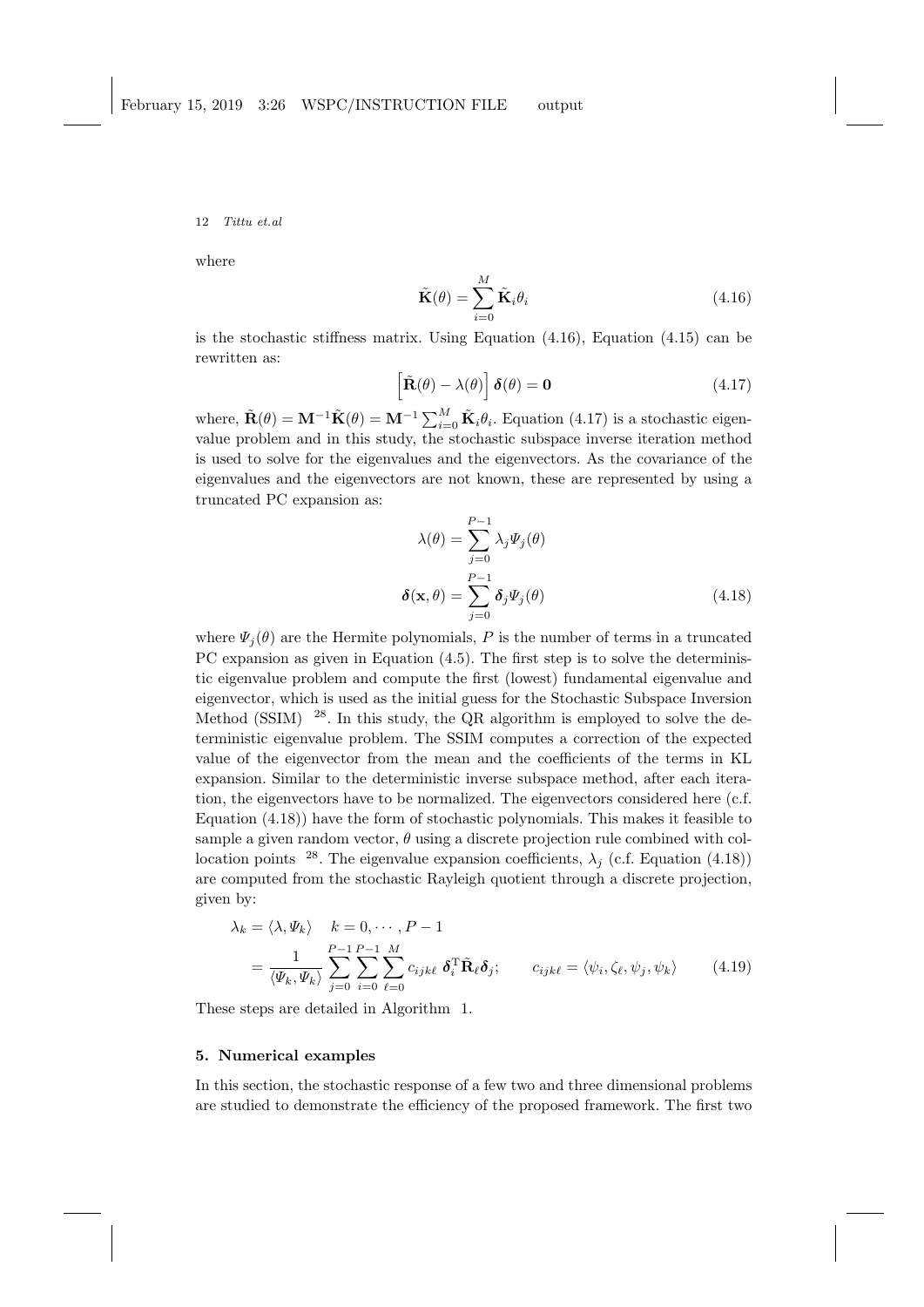| <b>Algorithm 1:</b> Stochastic inverse subspace iteration                                                                                                                         |
|-----------------------------------------------------------------------------------------------------------------------------------------------------------------------------------|
| <b>Input</b> : First fundamental eigenvector $(\delta)$ from the deterministic                                                                                                    |
| eigenvalue problem                                                                                                                                                                |
| <b>Output:</b> Stochastic first fundamental eigenvalue and eigenvector                                                                                                            |
| $\boldsymbol{\delta}^0_o \leftarrow \boldsymbol{\delta}$                                                                                                                          |
| $\delta_i^0 \leftarrow \mathbf{0}, \quad i = 0, \cdots, P-1$                                                                                                                      |
| $m = 0$ ; error = 1                                                                                                                                                               |
| while $error > error_{max}$ do                                                                                                                                                    |
| $m = m + 1$                                                                                                                                                                       |
| // Solve the stochastic Galerkin system for the eigenvector                                                                                                                       |
|                                                                                                                                                                                   |
| $M$ $P-1$<br>$\sum_{i=0} \sum_{j=0} c_{ijk} \tilde{\mathbf{R}}_i v_j^m = \boldsymbol{\delta}_k^m \quad k = 0, \cdots, P-1$                                                        |
| // Normalize $v_j^m$ using a discrete projection and a quadrature rule to get<br>the normalized eigenvector                                                                       |
| $\delta_k^m = \sum_{a=1}^{N_q} \frac{v(\overline{\zeta}^{(4)})}{\left \left v(\overline{\zeta}^{(q)})\right \right } \psi_k(\overline{\zeta}^{(q)}) w^{(q)}$ $k = 0, \cdots, P-1$ |
| // Compute the error between successive iterations<br>$error =   \boldsymbol{\delta}^m - \boldsymbol{\delta}^{m-1}  $                                                             |
| end                                                                                                                                                                               |
| // Compute the coefficients of the eigenvalue expansion by                                                                                                                        |

$$
\lambda_k = \frac{1}{\langle \psi_k, \psi_k \rangle} \sum_{j=0}^{P-1} \sum_{i=0}^{P-1} \sum_{\ell=0}^M c_{ijk\ell} \, \delta_i^{\mathrm{T}} \tilde{\mathbf{R}}_{\ell} \delta_j \qquad c_{ijk\ell} = \langle \psi_i, \zeta_\ell, \psi_j, \psi_k \rangle \quad k = 0, \cdots, P-1
$$

statistical moments of the displacements using the proposed method is compared with thos obtained using deterministic MC simulations and with the conventional FEM. The two and the three dimensional domains are discretized with four noded bilinear quadrilateral and eight noded trilinear hexahedral elements, respectively. Table 1 shows the convention adopted to compute the terms in the stiffness matrix. To study the convergence properties of the SGCS-FEM and the FEM, the following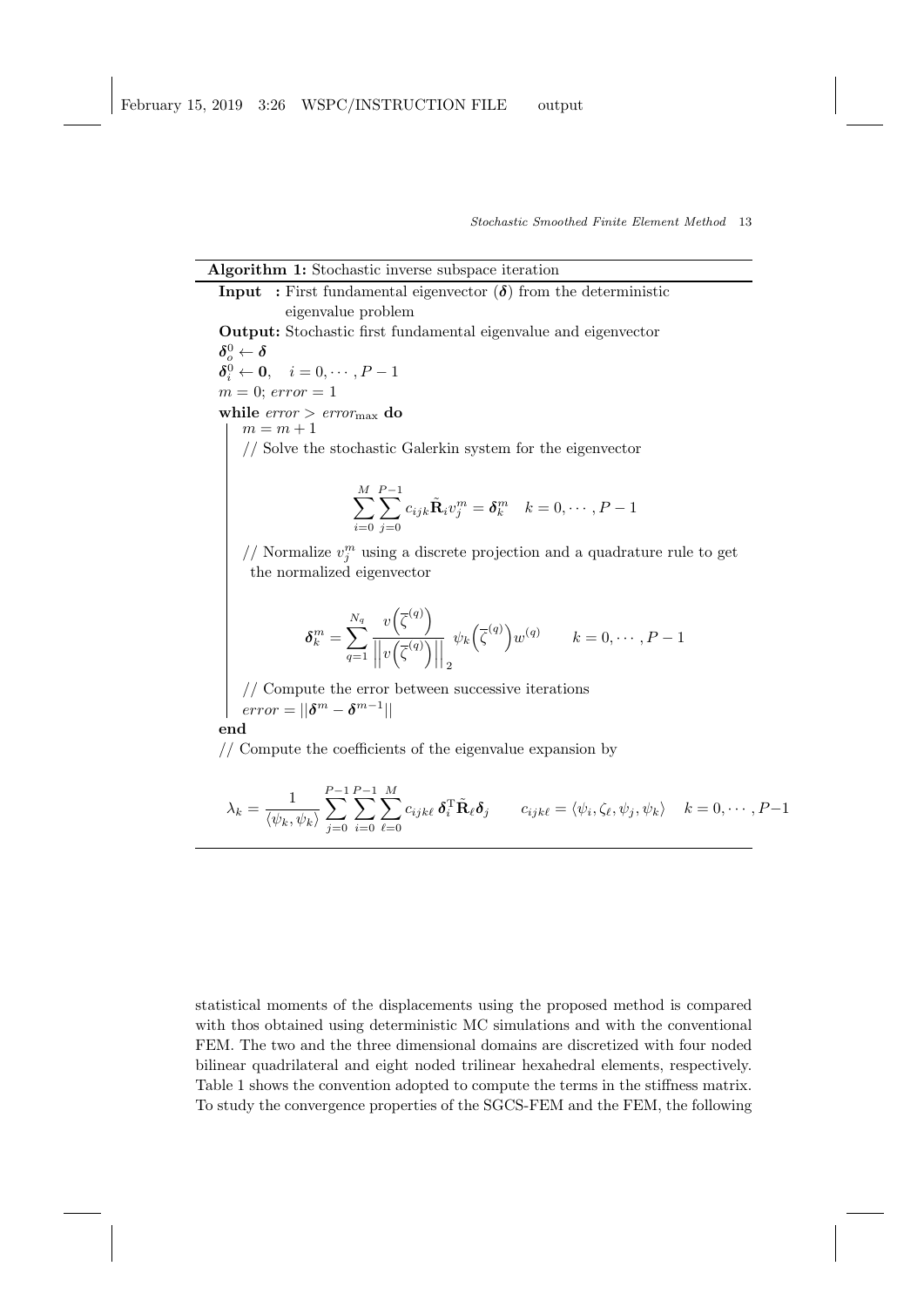Table 1. Number of integration points and subcells employed to compute the terms in the stiffness matrix in case of the FEM and SGCS-FEM, respectively.

| Dimensions | Element Type             | FEM                            | CS-FEM               |
|------------|--------------------------|--------------------------------|----------------------|
|            |                          | (number of integration points) | (number of subcells) |
| Two        | Four noded quadrilateral |                                |                      |
| Three      | Eight noded hexahedral   |                                |                      |

error norms are used:

$$
\text{Error}_{mean} = \frac{\sum_{i=1}^{ndof} |U_i^{mean} - U_i^{MCS}|}{\sum_{i=1}^{ndof} |U_i^{MCS}|}
$$

$$
Error_{stdev} = \frac{\sum_{i=1}^{ndof} |U_i^{stdev} - U_i^{MCS}|}{\sum_{i=1}^{ndof} |U_i^{MCS}|}
$$
(5.1)

where  $U_i$  are the nodal degrees of freedom obtained using either the proposed SGCS-FEM method or by conventional FEM, and  $U_i^{MCS}$  are the displacements obtained using Monte Carlo simulations.

# 5.1. Stochastic two dimensional cantilever beam

Consider a cantilever beam of length  $L$  and width  $D$  as shown in Figure 4. In this section, the stochastic static response and the free vibration is studied. In both the cases, the Young's modulus is assumed to be random. The Poisson's ratio is assumed to be deterministic with  $\nu = 0.3$  and a state of plane stress condition is assumed.



Fig. 4. Cantilever beam geometry

Static bending case with random E In this case, the statistical moments of maximum static deflection of a two dimensional cantilever beam under a deterministic parabolic shear loading is investigated. The geometry is length  $L = 8$ m, height  $D = 4$ m. The material properties are: mean value of Young's Modulus,  $\langle E \rangle = 20000$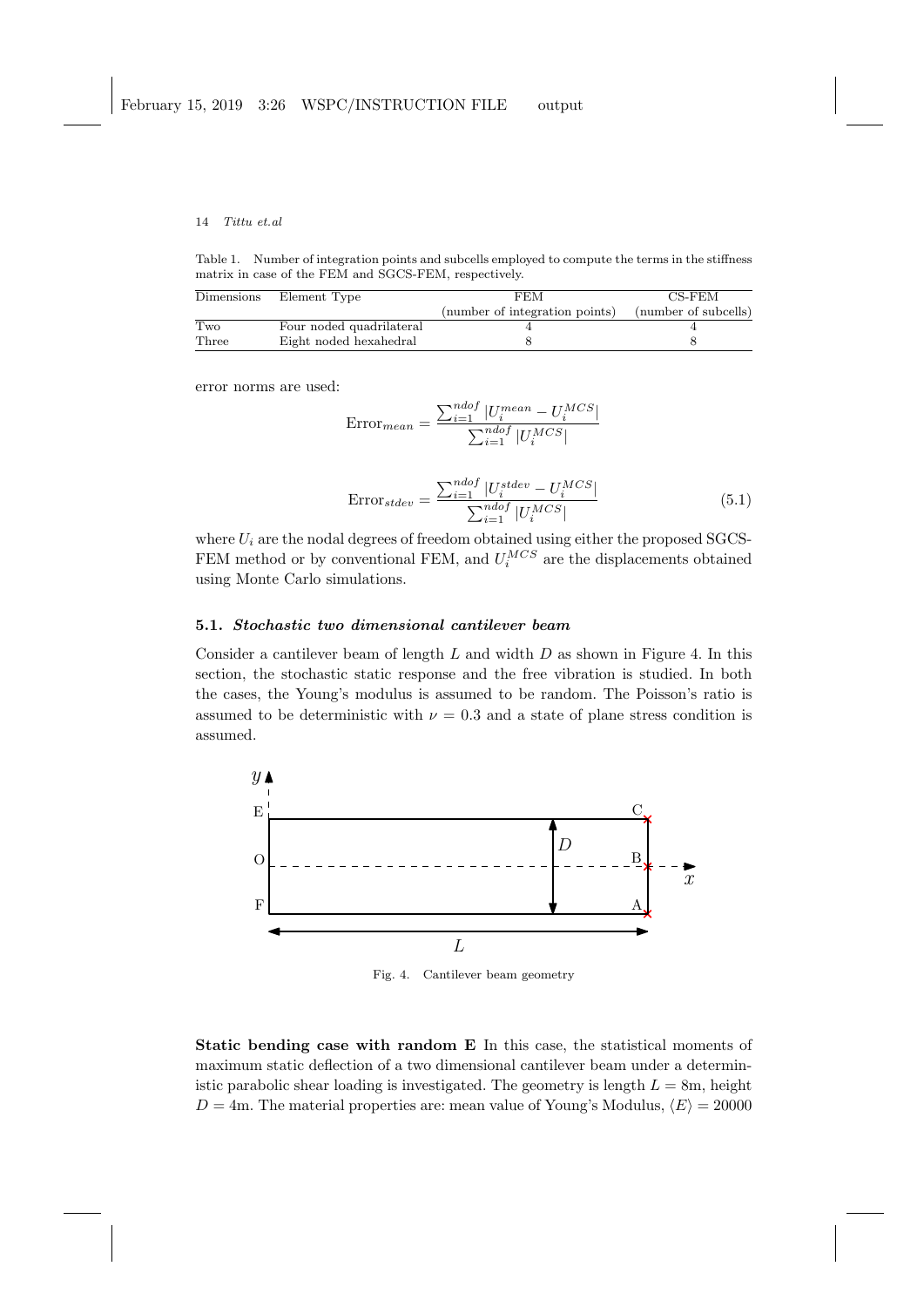N/m<sup>2</sup> with a coefficient of variation COV (COV =  $\sigma_E/\mu_E$ ) of 0.2 and the parabolic shear force  $P = 250$  N. The exact solutions for displacements are given by:

$$
u(x,y) = \frac{Py}{6\bar{E}I} \left[ (9L - 3x)x + (2+\bar{\nu}) \left( y^2 - \frac{D^2}{4} \right) \right]
$$
  

$$
v(x,y) = \frac{-P}{6\bar{E}I} \left[ 3\bar{\nu}y^2(L-x) + (4+5\bar{\nu}) \frac{D^2x}{4} + (3L-x)x^2 \right]
$$
 (5.2)

where I =  $D^3/12$  is the moment of inertia,  $\bar{E} = \frac{E}{1-\nu^2}$ ,  $\bar{\nu} = \frac{\nu}{1-\nu}$ . The left end of the beam E-O-F is subjected to analytical displacements given by Equation (5.2), whilst the right end of the beam A-B-C is subjected to a parabolic shear load with magnitude of  $P = 250$  N. Four levels of progressive mesh refinement is considered ( 8×4, 16×8, 32×16, 64×32). Table 2 compares the  $L^2$  norm of the displacement at

Table 2.  $L^2$  norm of the displacement at node A of the cantilever beam: comparison of the CS-FEM with 4 sub-cells and FEM results with analytical solution

| Mesh           | CS-FEM |       |                | FEM   |  |
|----------------|--------|-------|----------------|-------|--|
|                | 4 SC   | error | Q <sub>4</sub> | error |  |
| $8 \times 4$   | 0.488  | 0.94  | 0.447          | 9.25  |  |
| $16 \times 8$  | 0.491  | 0.26  | 0.480          | 2.46  |  |
| $32 \times 16$ | 0.492  | 0.07  | 0.489          | 0.64  |  |
| $64 \times 32$ | 0.492  | 0.02  | 0.491          | 0.17  |  |

node A (see Figure 4), obtained using a deterministic CS-FEM and the conventional FEM. From the tabulated results, it is clear that the solution provided by the CS-FEM is within  $1\%$  from that provided by the analytical even with a coarse mesh of 8×4, while that given by the FEM is off by  $\approx 10\%$ . Henceforth, for subsequent analysis, a mesh size of  $8\times 4$  will be used for the solution domain of the stochastic cantilever beam, unless otherwise specified.

Next, we compare the stochastic displacement solution obtained using the SGCS-FEM and the conventional FEM with the MCS. The Young's modulus is assumed to be random with an exponential covariance function  $(c.f. Equation (2.6)),$ with a correlation length of  $\ell_c = 10L$  for which a maximum of 4 terms in the KL expansion of random field was found to be sufficient enough to capture the randomness. Tables 3-4 compares the statistical moments of  $U_x$  and  $U_y$  displacements, respectively, at nodes  $A, B$  and  $C$  (see Figure 4) using SGCS-FEM and FEM for various orders of PCE. The accuracy of the first two statistical moments (the mean and the standard deviation) obtained using the proposed method is compared with that of MCS using 10,000 samples. For brevity reasons, the MCS results are not repeated under the FEM columns. Following observations can be made from both the tables:

• Mean of displacements at points  $A$  and  $C$  are symmetrical about zero, due to their respective positions about the mid-plane of the geometry. Moreover,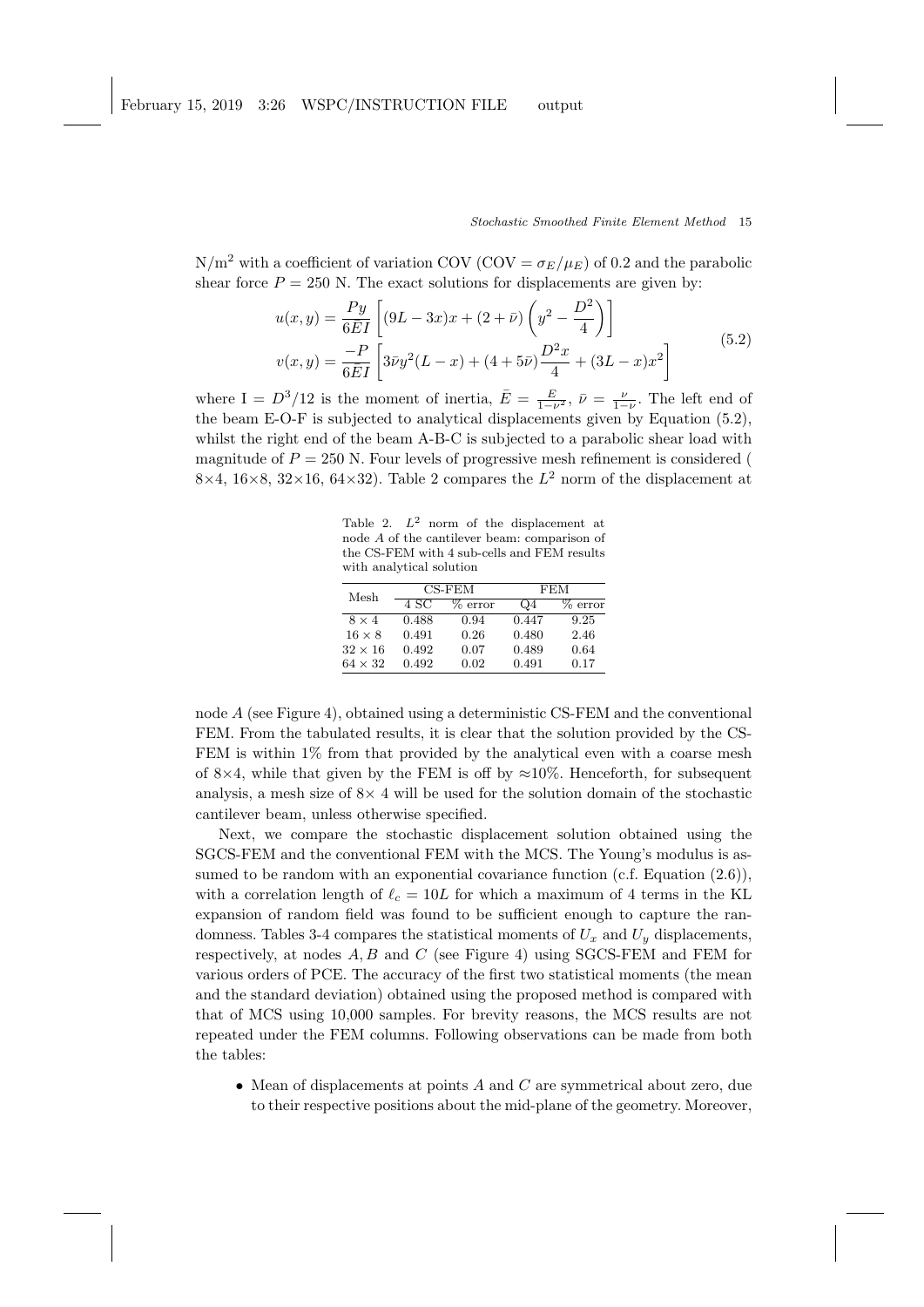the standard deviations of the displacements at these points are mirror images of each other, for the above same reason.

- Mean  $U_x$  displacement at point B turns out to be zero, as it can be seen by substituting its mid-plane coordinates  $(x = L, y = 0)$  into equation Equation (5.2).
- The statistical moments produced by the proposed SGCS-FEM formulation converges faster towards that of MCS, for the same random field representation and PC order expansions.

Figures 5 depicts the convergence of the error with mesh refinement for the SGCS-FEM and the conventional FEM. Following observations can be made from these two plots:

- From the mean displacement error convergence plot, one can observe that the slope of the error obtained with SGCS-FEM is consistently lower than that of the FEM across the mesh sizes considered. Compounded with the presence of higher order PC expansions, the rate of convergence for the mean displacements increases dramatically when using the proposed method, especially in the region of finer mesh size.
- From displacement error convergence plot based on the standard deviation, the SGCS-FEM yields higher convergence rate towards MCS results over the conventional FEM, for the same order of PC expansions. However, such an advantage offered by the proposed method appears to be indistinguishable from that of the FEM, in fine mesh regions.

| Table 3. Statistical moments of $U_x$ displacements at nodes marked A,B and C using SGCS-FEM (4 SC) |  |
|-----------------------------------------------------------------------------------------------------|--|
| and conventional FEM (Q4). Accuracy of the results are compared with MCS using 10000 samples        |  |

|         |                                | SGCS-FEM                            |                                                                                    | <b>FEM</b>                                                                                                                                                 |                                                                                         |            |                  |
|---------|--------------------------------|-------------------------------------|------------------------------------------------------------------------------------|------------------------------------------------------------------------------------------------------------------------------------------------------------|-----------------------------------------------------------------------------------------|------------|------------------|
|         |                                |                                     | В                                                                                  | C                                                                                                                                                          | А                                                                                       | В          |                  |
| Mean    | 1st order<br>2nd order<br>MCS. | $-0.1548$<br>$-0.1554$<br>$-0.1572$ | 0.0<br>0.0<br>0.0                                                                  | 0.1548<br>0.1554<br>0.1572                                                                                                                                 | $-0.1413$<br>$-0.1418$                                                                  | 0.0<br>0.0 | 0.1413<br>0.1418 |
| Std dev | 1st order<br>2nd order<br>MCS  |                                     | $2.98\times10^{-2}$ $1.77\times10^{-3}$<br>$3.70\times10^{-2}$ $2.12\times10^{-3}$ | $3.35 \times 10^{-2}$ $2.06 \times 10^{-3}$ $3.34 \times 10^{-2}$ $3.07 \times 10^{-2}$ $1.91 \times 10^{-3}$ $3.06 \times 10^{-2}$<br>$3.70\times10^{-2}$ | $2.98 \times 10^{-2}$ $2.72 \times 10^{-2}$ $1.63 \times 10^{-3}$ $2.71 \times 10^{-2}$ |            |                  |

Until now, the coefficient of variance was kept fixed at 0.2. Next, the ability of the proposed method to capture the coefficient of variance in stochastic Quantity of Interest (QoI) as a function of CoV of an input random parameter will be studied. The CoV of random Young's Modulus is taken over the range from 5% - 20%. Figure 6 shows the mean along with the error bounds (defined by twice the standard deviation) for the  $U_y$  displacement at node A using a mesh of  $8\times4$ , as a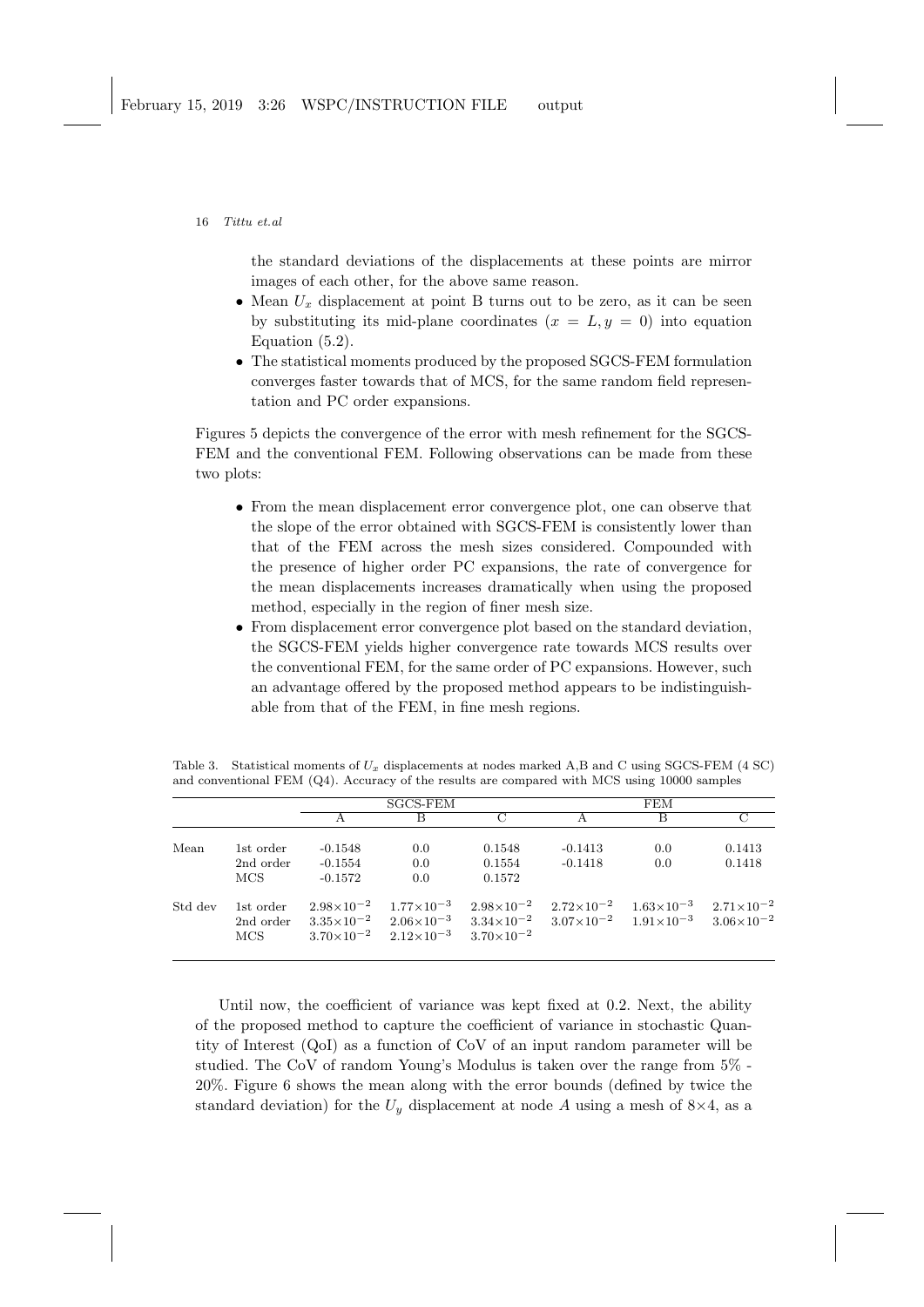

Fig. 5. Comparison of convergence rates between SGCS-FEM and FEM using: (a) the mean displacement norm definition and (b) the displacement norm definition based on standard deviation.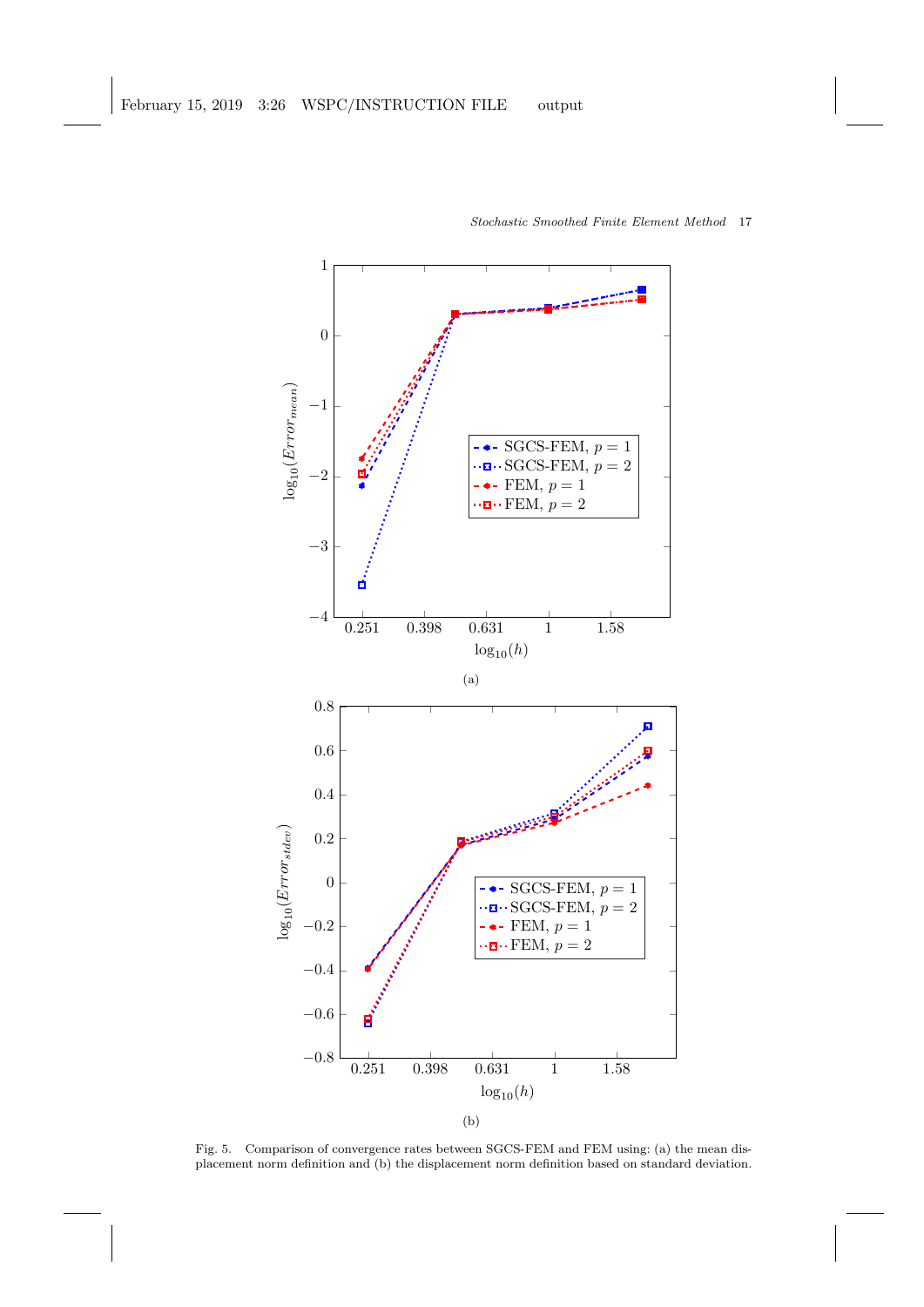Table 4. Statistical moments of  $U_y$  displacements at nodes marked A,B and C using SGCS-FEM and conventional FEM. The accuracy of the results are compared with MCS using 10,000 samples

|         |                                |                                     | SGCS-FEM                                                             |                                                                                                                                                                         | <b>FEM</b>             |                                             |                        |
|---------|--------------------------------|-------------------------------------|----------------------------------------------------------------------|-------------------------------------------------------------------------------------------------------------------------------------------------------------------------|------------------------|---------------------------------------------|------------------------|
|         |                                |                                     | B                                                                    | $\mathcal{C}$                                                                                                                                                           | А                      | B                                           | С                      |
| Mean    | 1st order<br>2nd order<br>MCS. | $-0.4832$<br>$-0.4848$<br>$-0.4912$ | $-0.4839$<br>$-0.4856$<br>$-0.4913$                                  | $-0.4832$<br>$-0.4848$<br>$-0.4912$                                                                                                                                     | $-0.4428$<br>$-0.4443$ | $-0.4456$<br>$-0.4472$                      | $-0.4428$<br>$-0.4443$ |
| Std dev | 1st order<br>2nd order<br>MCS. | $9.56\times10^{-2}$                 | $9.57 \times 10^{-2}$<br>$1.15 \times 10^{-1}$ $1.15 \times 10^{-1}$ | $9.56\times10^{-2}$<br>$1.09\times10^{-1}$ $1.09\times10^{-1}$ $1.09\times10^{-1}$ $1.01\times10^{-1}$ $1.01\times10^{-1}$ $1.01\times10^{-1}$<br>$1.15 \times 10^{-1}$ |                        | $8.85 \times 10^{-2}$ $8.90 \times 10^{-2}$ | $8.85 \times 10^{-2}$  |





Fig. 6. Mean and variance of  $U_y$  displacements at point A against the CoV of random Youngs' modulus

that the proposed SGCS-FEM reproduces similar results as that of MCS, both in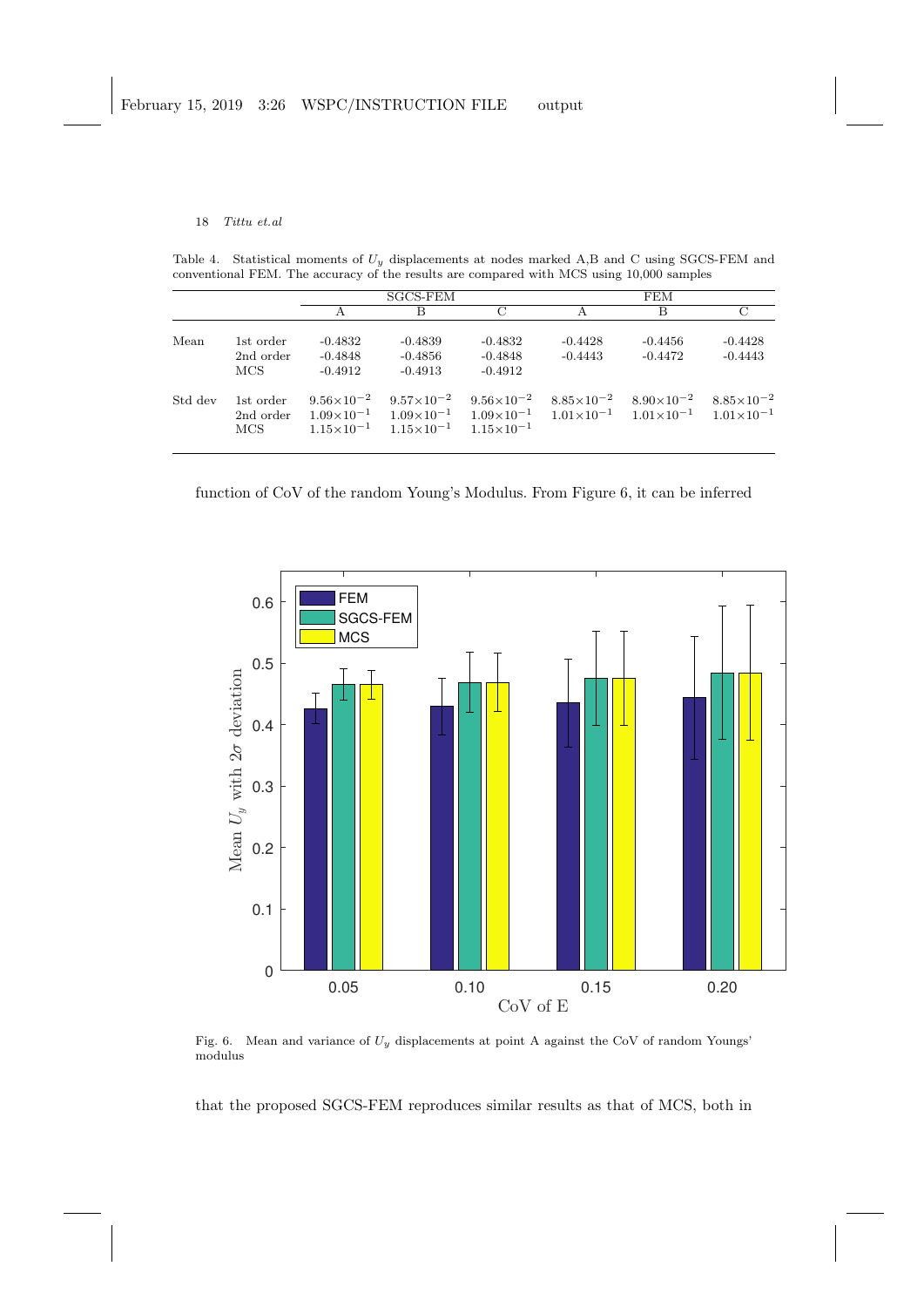mean and standard deviation of output displacements, over the considered range of input CoV. However, the FEM tends to consistently generate an under-predicted results, both in terms of mean and standard deviation, for the same mesh in solution domain.

Free vibration with random E Next, the stochastic vibration of a cantilever beam with  $L = 100$  mm and  $D = 10$  mm is studied. A plane stress condition is assumed considering a unit thickness into the plane. The Young's modulus is assumed to be random with mean value of  $\langle E \rangle = 2.1 \times 10^4$  Kgf/mm<sup>4</sup> and coefficient of variation, CoV = 0.2. Poisson's ratio  $\nu = 0.3$  and mass density  $\rho = 8 \times 10^{-10}$ Kgf  $s^2/\text{mm}^4$ . Using the Euler-Bernouilli beam theory, the first deterministic natural frequency of the beam is found to be  $f_1 = 0.08276 \times 10^4$  Hz. The domain is meshed with Q4 elements, with each element further subdivided into 4 subcells in case of SGCS-FEM. While the stiffness matrix is assembled using the smoothing technique, the lumped mass matrix, as in FEM, is adopted for stochastic vibration studies.

From a mesh convergence study, a mesh size of 50x5 was found to be sufficient enough, using CS-FEM, to reproduce the first natural frequency within 1% deviation from that of analytical values (see table 5).

| Number of elements | Number of nodes | SFEM (4 SC) | FEM(Q4) | Reference <sup>29</sup> |
|--------------------|-----------------|-------------|---------|-------------------------|
| $10\times1$        | 22              | 0.087       | 0.100   |                         |
|                    |                 | 0.533       | 0.608   |                         |
|                    |                 | 1.286       | 1.286   |                         |
|                    |                 | 1.459       | 1.642   |                         |
| $20\times2$        | 63              | 0.084       | 0.087   | 0.0926                  |
|                    |                 | 0.506       | 0.526   | 0.5484                  |
|                    |                 | 1.284       | 1.284   | 1.2832                  |
|                    |                 | 1.350       | 1.401   | 1.4201                  |
| $50\times5$        | 306             | 0.082       | 0.083   | 0.0844                  |
|                    |                 | 0.495       | 0.499   | 0.5051                  |
|                    |                 | 1.283       | 1.283   | 1.2828                  |
|                    |                 | 1.308       | 1.317   | 1.3258                  |
|                    |                 |             |         |                         |

Table 5. First four natural frequencies  $(\times 10^4$  Hz) of a cantilever beam using SFEM/FEM (Euler-Bernouilli beam theory:  $f_1 = 0.08276 \times 10^4$  Hz)

For an assumed correlation length of  $\ell_c = 12$  L for the random field, five terms in the KL expansion was found to be sufficient enough to capture the decay in covariance function. The maximum order of PC expansions was chosen to be 1. Table 6 summarizes the mean and the standard deviation of the first natural frequency obtained using the proposed SGCS-FEM and conventional FEM, using the stochastic inverse subspace method as detailed in algorithm 1. Meanwhile, Figure 7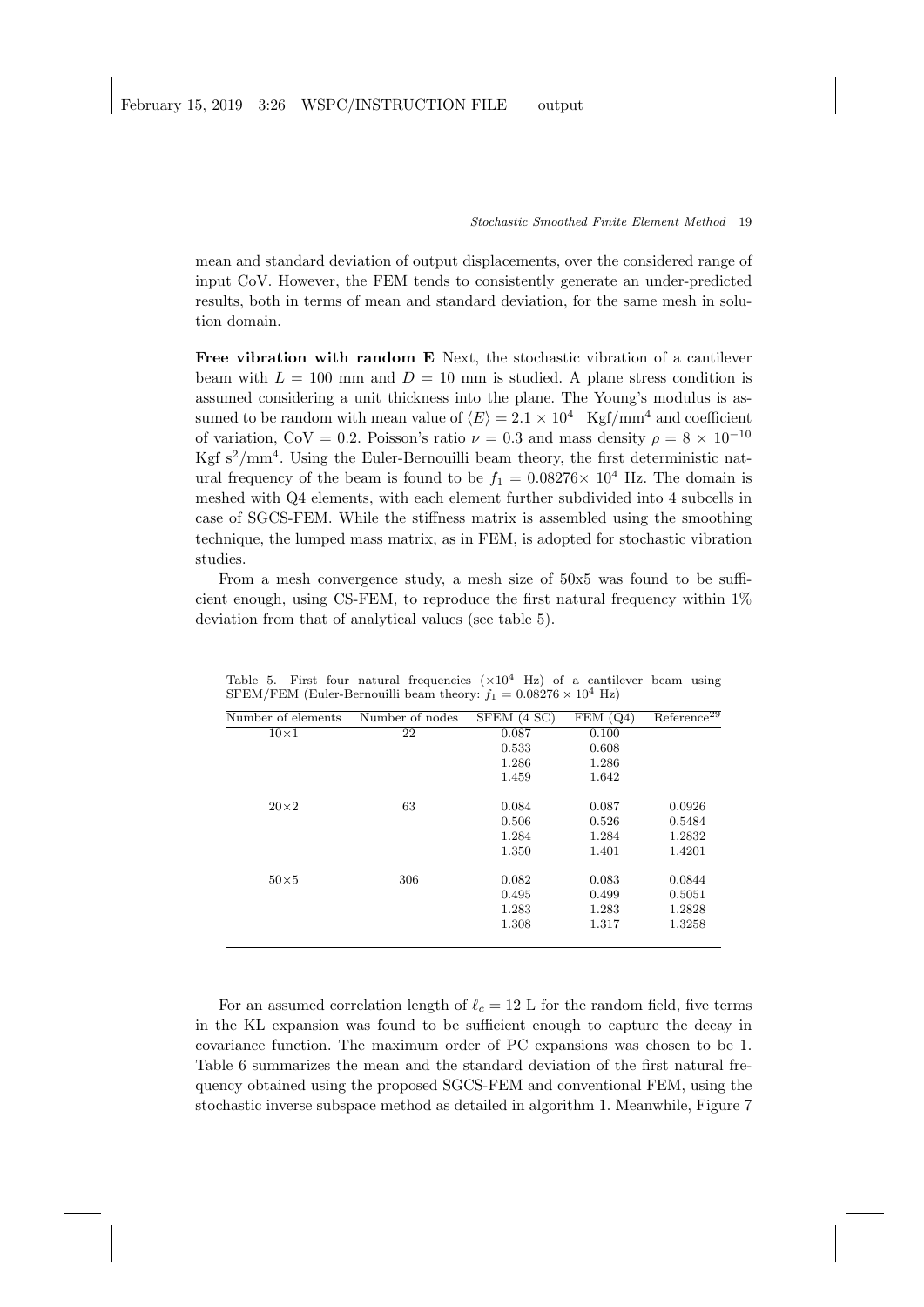plots and compares the probability density function of the first natural frequency of the cantilever beam obtained using FEM and SGCS-FEM against that of MCS.

Table 6. Mean  $(\times 10^4 \text{ Hz})$  and standard deviation of the 1st natural frequency computed using different numerical techniques

| Numerical technique |                      | FEM                                          | <b>SGCS-FEM</b>       |
|---------------------|----------------------|----------------------------------------------|-----------------------|
| Mean [Hz]           | 1st order PCE<br>MCS | 0.0827<br>0.0820                             | 0.0832                |
| Std Dev [Hz]        | 1st order PCE<br>MCS | $8.27 \times 10^{-3}$<br>$8.39\times10^{-3}$ | $8.31 \times 10^{-3}$ |



Fig. 7. Comparison of probability density function between MCS and KL-PCE using FEM and SGCS-FEM. Mesh size of  $50\times5$ , KLterms = 5,  $\ell_c = 12L$ 

From both the table 6 and the Figure 7, it is observed that the proposed SGCS-FEM predicts almost the same statistical moments for the first natural frequency as that of MCS, producing an almost equivalent probability density function plot of the same. There exists not much of difference between the results produced by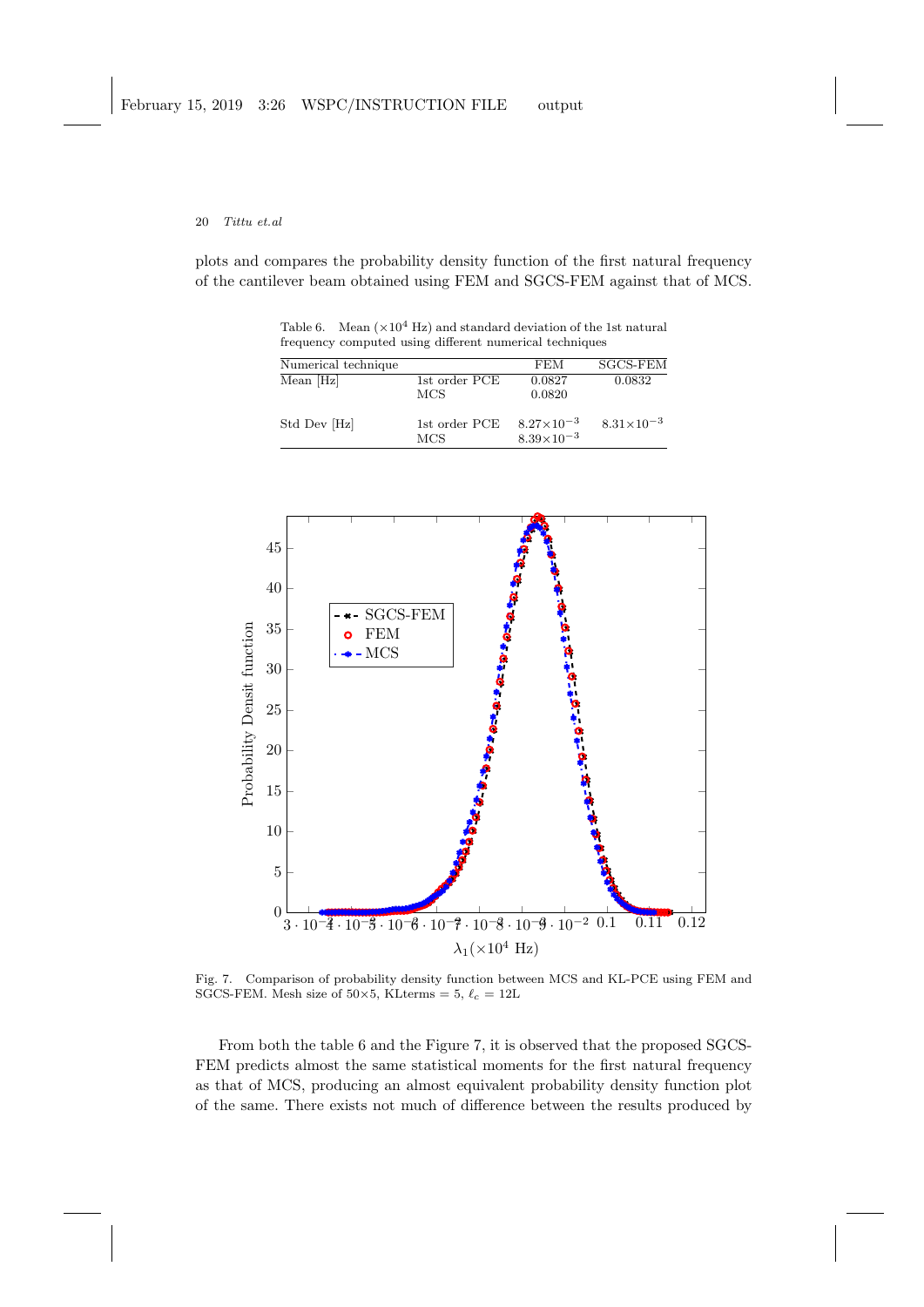FEM and that of SGCS-FEM, as the converged mesh of  $50\times5$  was used in the studies (refer back to table 5).

## 5.2. Thick cylinder under internal pressure

Consider a two dimensional hollow cylinder with an internal radius  $r_i = 1$  m and an external radius  $r_o = 5$  m subjected to an internal pressure  $P_i = 3 \times 10^4$  Pa on its inner surface  $r_i$ , while the outer surface  $r_o$  is traction free (see Figure 8). Due to symmetry, only one-quarter of the domain is modeled and a structured mesh of 100 quadrilateral elements is chosen for this analysis (see Figure 8(b)). The Youngs' modulus is assumed to be random over the domain with a mean value of  $\langle E \rangle =$  $3\times10^7$  Pa and CoV of 0.2, with a correlation length equal to  $r_o$ . A plane stress condition is assumed for this problem.



Fig. 8. Hollow cylinder under internal pressure: (a) Geometry and boundary conditions and (b) quarter model and a representative FE mesh.

| Target points |                     | Node A | Node B | Node C | Node D |
|---------------|---------------------|--------|--------|--------|--------|
| Mean          | First order of PCE  | 0.4203 | 0.0668 | 0.3006 | 0.9573 |
|               | Second order of PCE | 0.4211 | 0.0669 | 0.3011 | 0.9593 |
|               | <b>MCS</b>          | 0.4251 | 0.0673 | 0.3043 | 0.9664 |
| Std Dev       | First order of PCE  | 0.0709 | 0.0133 | 0.0522 | 0.1640 |

Second order of PCE 0.0776 0.0147 0.0569 0.1804 MCS 0.0993 0.0157 0.0711 0.2259

Table 7. Displacement and standard deviation at selected target nodes along  $x$ direction for CoV of 0.2

The number of KLterms chosen to represent the random field is fixed at 4, while the Hermite polynomial order is varied from 1 to 2. A two dimensional exponential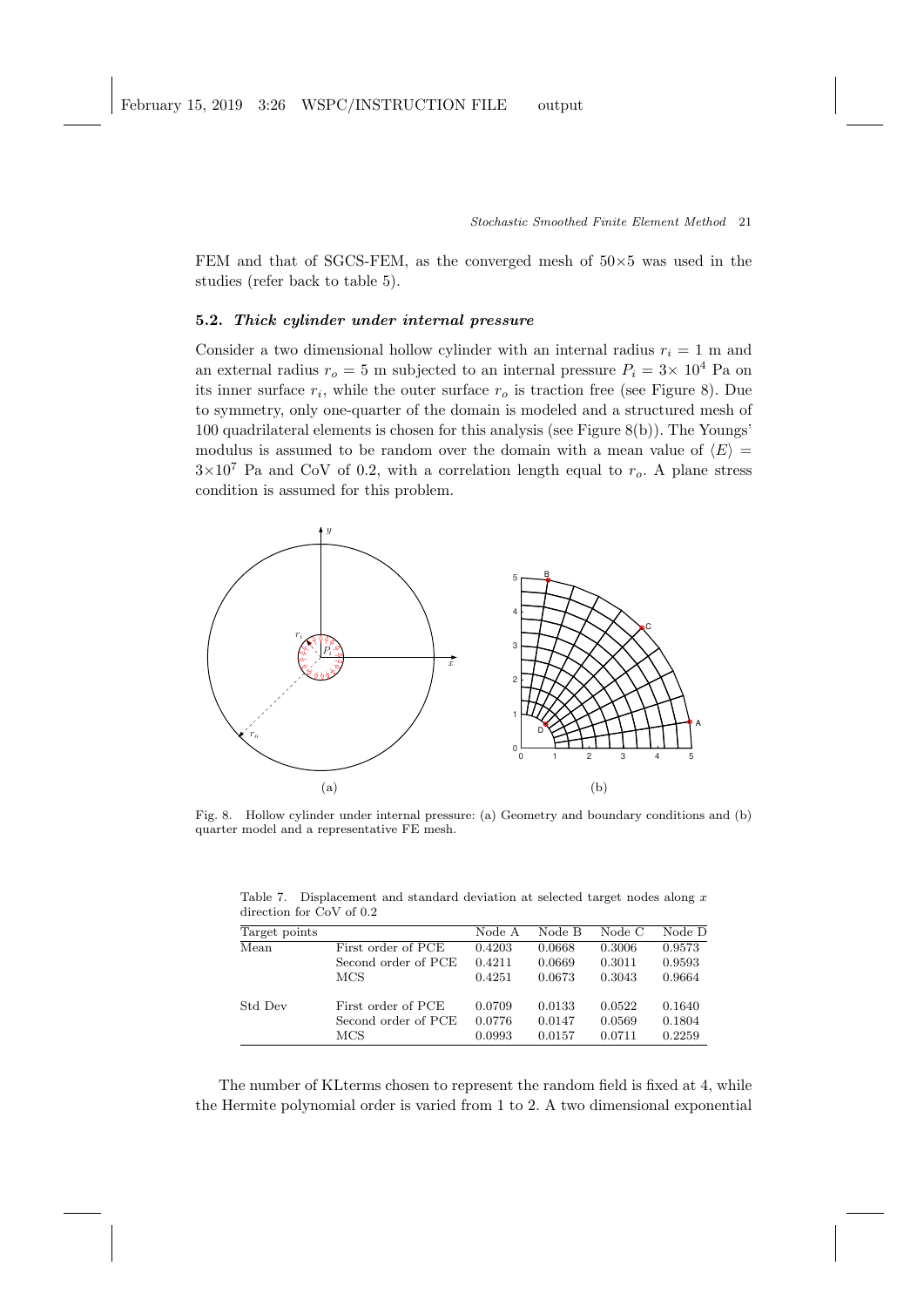Table 8. Displacement and standard deviation at selected target nodes along y direction for CoV of 0.2

| Target points |                     | Node A | Node B | Node C | Node D |
|---------------|---------------------|--------|--------|--------|--------|
| Mean          | First order of PCE  | 0.0668 | 0.4203 | 0.3006 | 0.9573 |
|               | Second order of PCE | 0.0669 | 0.4211 | 0.3011 | 0.9593 |
|               | MCS                 | 0.0673 | 0.4251 | 0.3043 | 0.9664 |
| Std Dev       | First order of PCE  | 0.0133 | 0.0709 | 0.0522 | 0.1640 |
|               | Second order of PCE | 0.0147 | 0.0776 | 0.0569 | 0.1804 |
|               | MCS                 | 0.0157 | 0.0993 | 0.0711 | 0.2259 |

covariance function is chosen to represent the randomness across the domain. Tables 7 - 8 compares the statistical response results at 4 different points A, B, C and D, using the proposed SGCS-FEM formulation with the MCS using 10000 samples. It is clear from the table that the present formulation approximates the mean of the statistical response at all points to within 1% from that of the MCS. Moreover, the current formulation with a setting of KL terms as 4 and polynomial order as 2, was found to predict the standard deviation within 20% deviation from that predicted by the MCS. Furthermore, this relative difference is bound to decrease further with increasing polynomial order representation in random space.

## 5.3. Three dimensional Cooks membrane

As a last example, consider a three dimensional Cooks' membrane subject to end shear as shown in Figure 9. The applied end shear results in a deformation dominated by bending. The domain is discretized with eight noded hexahedral element and each element is further sub-divided into eight subcells. For this example, the Young's modulus is assumed to be random across the domain, with a mean value of  $\langle E \rangle = 20000$  and CoV = 0.2. Poisson ratio is taken to be  $\nu = 0.3$ . The shear force loading, F is given a value of 500 and the correlation function is chosen to be of exponential in nature with the same correlation length of 10 times the maximum dimension for all the 3 mutually perpendicular directions.

The statistical moments in terms of the mean and the standard deviation of  $U_x, U_y$  and  $U_z$  at points marked A and B (see Figure 9) are first estimated by running the three dimensional model using 10000 random samples as part of the MCS. They are then compared with the ones computed using the proposed method. Tables 9- 11 tabulates the mean and the standard deviations of  $U_x$ ,  $U_y$  and  $U_z$ displacements at points marked A and B.

Comparing the results from the above table, one can see that the proposed method agrees well with that of deterministic MCS results within a maximum deviation of less than 2%.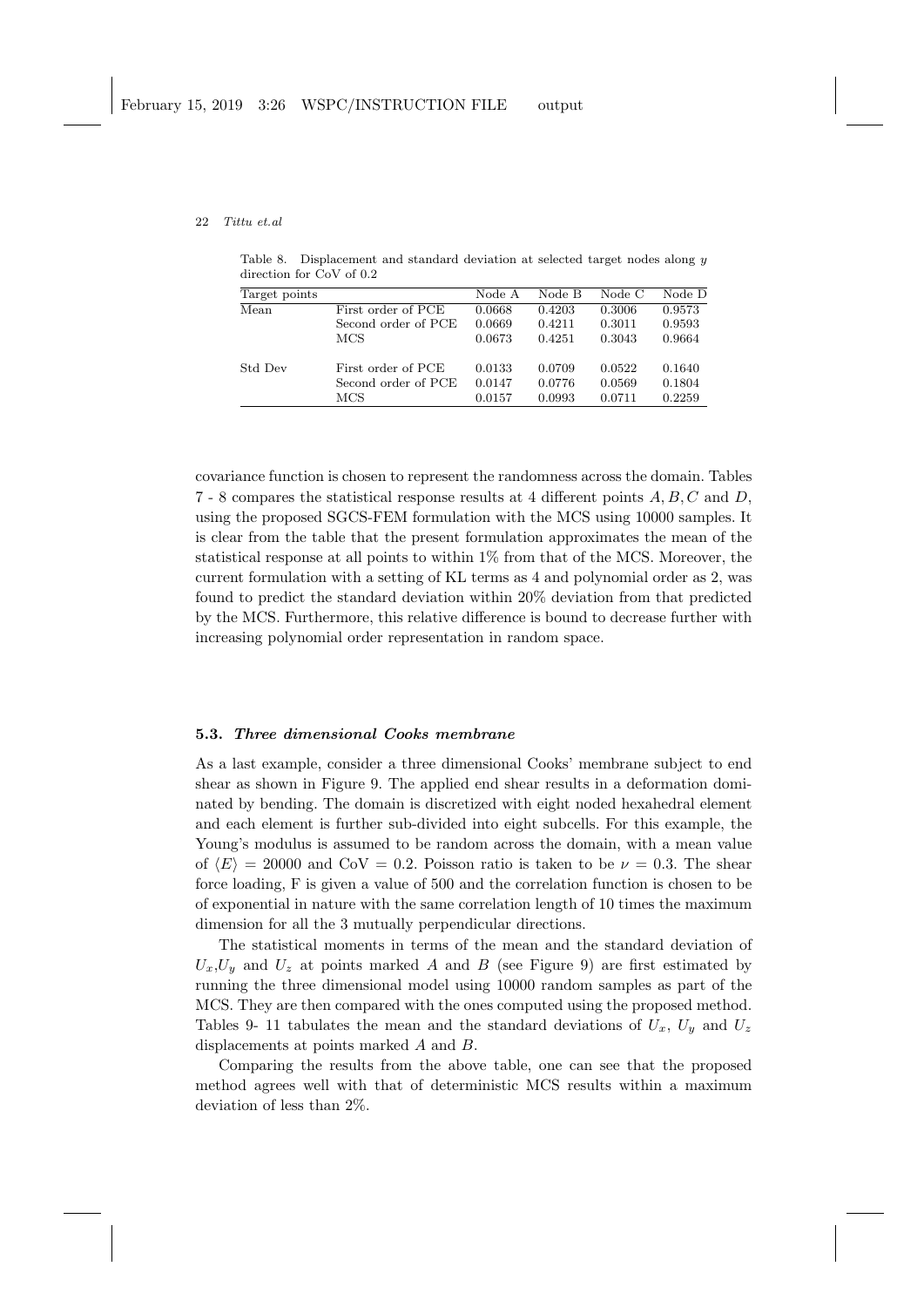

Fig. 9. Three dimensional Cooks membrane: geometry and boundary conditions

| $\frac{1}{2}$ |                     |                       |                     |
|---------------|---------------------|-----------------------|---------------------|
| Target points |                     | Node A                | Node B              |
| Mean          | First order of PCE  | $-0.1108$             | $-0.4363$           |
|               | Second order of PCE | $-0.1111$             | $-0.4378$           |
|               | <b>MCS</b>          | $-0.1093$             | $-0.4347$           |
| Std Dev       | First order of PCE  | $2.17\times10^{-2}$   | $8.50\times10^{-2}$ |
|               | Second order of PCE | $2.45 \times 10^{-2}$ | $9.60\times10^{-2}$ |
|               | MCS                 | $2.60\times10^{-2}$   | $10.4\times10^{-2}$ |

Table 9. Mean and standard deviation of  $U_x$  displacements at selected target nodes

Table 10. Mean and standard deviation of  $U_y$  displacements at selected target nodes

| Target points |                     | Node A              | Node B                |
|---------------|---------------------|---------------------|-----------------------|
| Mean          | First order of PCE  | 0.5626              | 0.5971                |
|               | Second order of PCE | 0.5645              | 0.5991                |
|               | MCS                 | 0.5606              | 0.5952                |
| Std Dev       | First order of PCE  | $1.10\times10^{-1}$ | $1.16\times10^{-1}$   |
|               | Second order of PCE | $1.24\times10^{-1}$ | $1.31 \times 10^{-1}$ |
|               | MCS                 | $1.34\times10^{-1}$ | $1.42\times10^{-1}$   |

# 6. Conclusions

In this paper, the cell-based smoothed finite element technique is extended for solving stochastic PDEs with random field domains for the first time as a more efficient alternative to the conventional stochastic FEM. The performance of the proposed SGCS-FEM method in terms of the accuracy, was studied comprehensively using a few benchmark examples under static and free vibration modes. The accuracy of the method was correlated using the statistical moments obtained from the MCS. It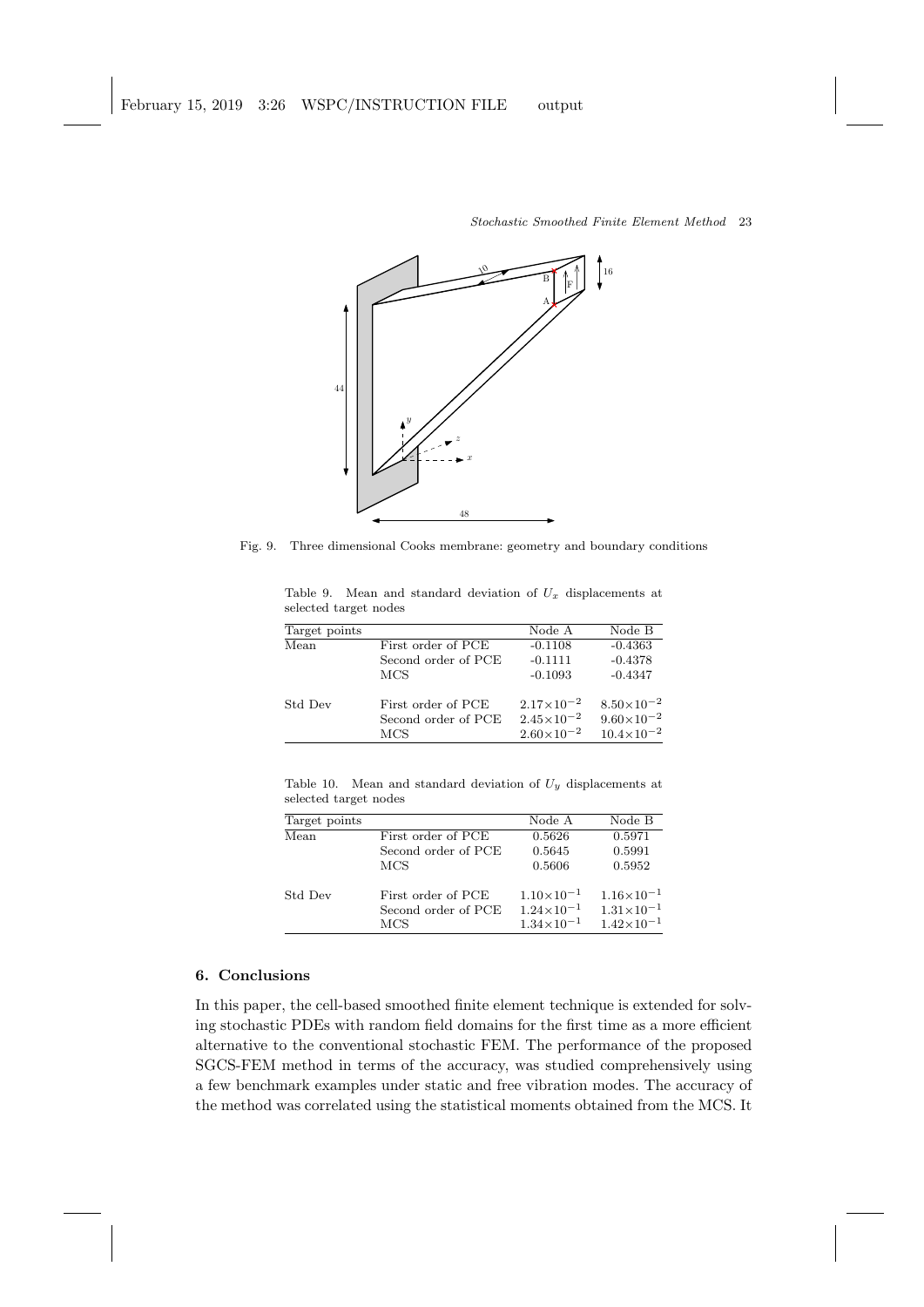Table 11. Mean and standard deviation of  $U_z$  displacements at selected target nodes

| Target points |                     | Node A                | Node B                |
|---------------|---------------------|-----------------------|-----------------------|
| Mean          | First order of PCE  | $-0.0477$             | $-0.0427$             |
|               | Second order of PCE | $-0.0287$             | $-0.0237$             |
|               | MCS                 | $-0.0055$             | $-0.0005$             |
| Std Dev       | First order of PCE  | $1.90\times10^{-2}$   | $1.80\times10^{-2}$   |
|               | Second order of PCE | $9.45 \times 10^{-3}$ | $8.82\times10^{-3}$   |
|               | MCS                 | $1.32\times10^{-3}$   | $1.27{\times}10^{-4}$ |

could be inferred that the proposed formulation yields commensurate results with that of the MCS. The influence of the input coefficient of variance on the statistical moments of the output response produced by the proposed method was studied in detail and compared with that of the MCS. It was observed that with a relatively coarser mesh, SGCS-FEM was able to reproduce the same mean and the standard deviation as that of the MCS for a range of input COV, while clearly outperforming the FEM consistently.

# Appendix A

Analytical solutions of Equation  $(2.8)$  are readily available in the literature  $^{-1}$  for simple triangular and exponential covariance function across a rectangular domain. However, for a random field with arbitrary covariance function across complex domains, the eigensolutions of Fredholm equation need to be computed numerically. In this work, the Galerkin method using finite element bases is adopted for the same. Within this framework, the  $i<sup>th</sup>$  eigenfunction  $\theta_i$  is represented as a linear combination of finite element bases  $\{\Phi_k\}_{k=1}^N$  with unknown nodal coefficients  $d_{ik}$ .

$$
h_i(\mathbf{x}) = \sum_{k=1}^{N} d_{ik} \Phi_k(\mathbf{x})
$$
\n(6.1)

where  $N$  stands for the number of nodes in the FE mesh. Substituting Equation (6.1) in Equation (2.8) and minimizing the error in the Galerkin sense, and upon further simplification, we get the following:

$$
\sum_{k=1}^{N} d_{ik} \left[ \int_{\Omega} \int_{\Omega} \mathbf{R}_{h}(\mathbf{x}_{1}, \mathbf{x}_{2}) \boldsymbol{\Phi}_{k}(\mathbf{x}_{2}) \boldsymbol{\Phi}_{j}(\mathbf{x}_{1}) \, d\Omega \, d\Omega \right] - \gamma_{i} \sum_{k=1}^{N} d_{ik} \left[ \int_{\Omega} \boldsymbol{\Phi}_{k}(\mathbf{x}_{1}) \boldsymbol{\Phi}_{j}(\mathbf{x}_{1}) \, d\Omega \right] = 0
$$
\n(6.2)

where  $j$  goes from 1 to N. The above relation can be written in the form of a generalized matrix eigenvalue problem as follows:

$$
AD = ABD \tag{6.3}
$$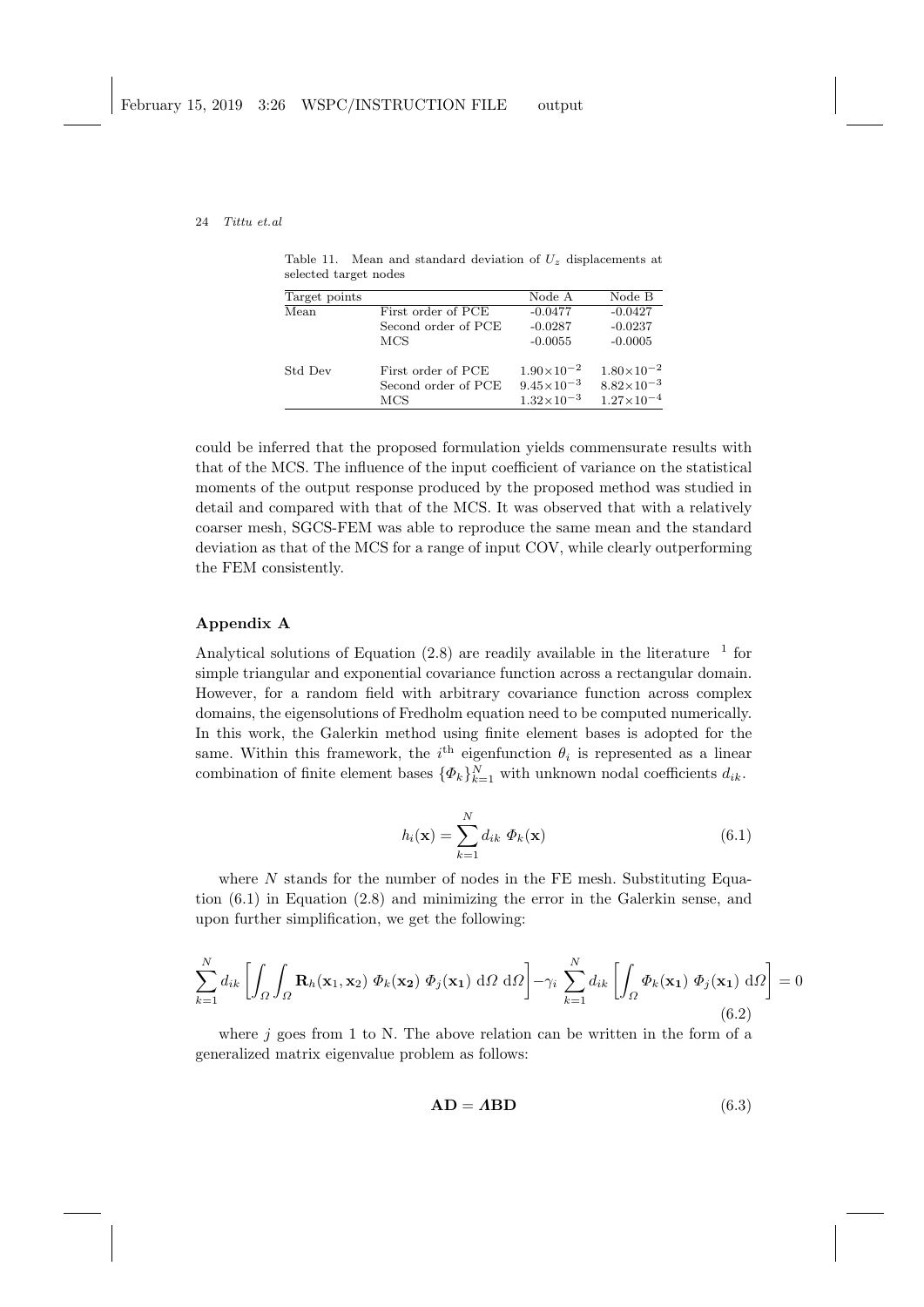where

$$
\mathbf{A}_{jk} = \int_{\Omega} \int_{\Omega} \mathbf{R}_{h}(\mathbf{x}_{1}, \mathbf{x}_{2}) \boldsymbol{\Phi}_{k}(\mathbf{x}_{2}) \boldsymbol{\Phi}_{j}(\mathbf{x}_{1}) d\Omega d\Omega,
$$
  

$$
\mathbf{B}_{jk} = \int_{\Omega} \boldsymbol{\Phi}_{k}(\mathbf{x}_{1}) \boldsymbol{\Phi}_{j_{1}}(\mathbf{x}) d\Omega
$$
  

$$
\mathbf{D}_{ji} = d_{ji} \quad \mathbf{A}_{ji} = \delta_{ji} \gamma_{i}
$$

where  $\mathbf{D}, \mathbf{\Lambda}$  are the eigenvectors and eigenvalues, respectively, of size  $N \times N$ . The integrals in matrices A and B are computed by Gauß quadrature rule. Since we are dealing with two dimensional structures, the integral in matrix  $\bf{A}$  is a quadruple integration, whereas for B, it is a double integral.

## References

- 1. Roger G. Ghanem and Pol D. Spanos. Stochastic finite elements: a spectral approach. Springer-Verlag, New York, 1991.
- 2. M. Kleiber and T. D. Hien. The stochastic finite element method (basic perturbation technique and computer implementation). Applied Stochastic Models and Data Analysis, 10(4):297–297, 1992.
- 3. J. E. Hurtado and A. H. Barbat. Monte carlo techniques in computational stochastic mechanics. Archives of Computational Methods in Engineering, 5(1):3, 1998.
- 4. Fumio Yamazaki, Masanobu Shinozuka, and Gautam Dasgupta. Neumann expansion for stochastic finite element analysis. Journal of Engineering Mechanics, 114(8):1335– 1354, 1988.
- 5. MarcinKaminski. Stochastic second-order perturbation approach to the stress-based finite element method. International Journal of Solids and Structures, 38(21):3831– 3852, 2001.
- 6. Sachin K.Sachdeva, Prasanth B.Nair, and Andy J.Keane. Comparative study of projection schemes for stochastic finite element analysis. Computer Methods in Applied Mechanics and Engineering, 195(19):2371–2392, 2006.
- 7. Roger Ghanem and Pol D Spanos. Polynomial chaos in stochastic finite elements. Journal of Applied Mechanics, 57(1):197–202, 1990.
- 8. R. Ghanem and P.D. Spanos. A stochastic galerkin expansion for nonlinear random vibration analysis. Probabilistic Engineering Mechanics, 8(3):255–264, 1993.
- 9. R. Ghanem and W. Brzakala. Stochastic finite-element analysis of soil layers with random interface. Journal of Engineering Mechanics, 122(4):361–369, 1996.
- 10. Maciej Anders and Muneo Hori. Stochastic finite element method for elasto-plastic body. International Journal for Numerical Methods in Engineering, 46(11):1897–1916, 199.
- 11. Wolfgang Betz, Iason Papaioannou, and Daniel Straub. Numerical methods for the discretization of random fields by means of the karhunenlo ever expansion. Computer Methods in Applied Mechanics and Engineering, 271:109–129, 2014.
- 12. X.Y.Long, C.Jiang, C.Yang, X.Han, W.Gao, and J.Liu. A stochastic scaled boundary finite element method. Computer Methods in Applied Mechanics and Engineering, 308:23–46, 2016.
- 13. C.O.Arun, B.N.Rao, and S.M.Srinivasan. Stochastic meshfree method for elastoplastic damage analysis. Computer Methods in Applied Mechanics and Engineering,  $199(37):2590 - 2606, 2010.$